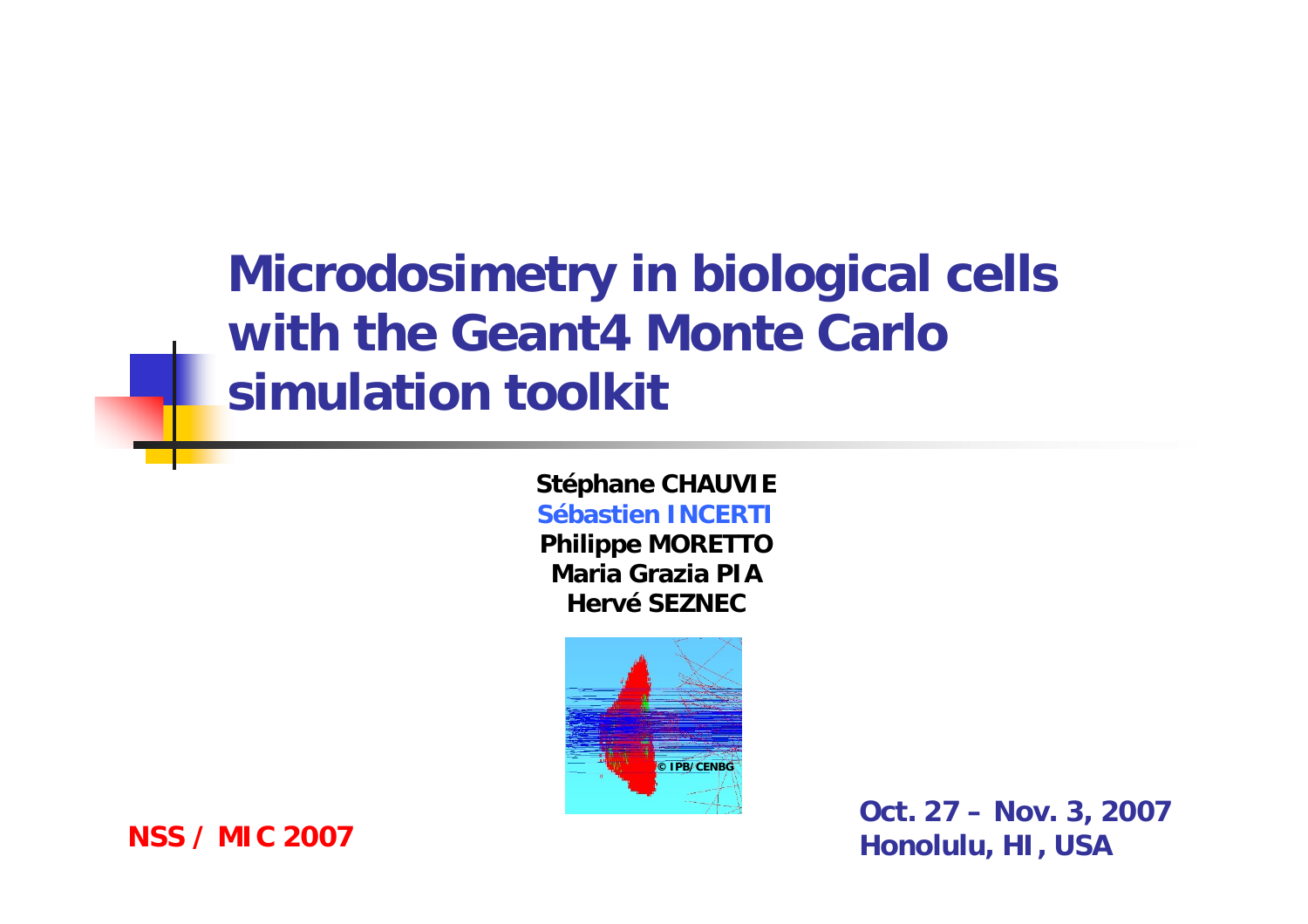### **Notice**

- F. On behalf of the contributors to this project, we would like to thank the organizers for their invitation to present this invited talk
- This talk will cover
	- **N15-425 (poster) : evaluation of phase effects in Geant4 microdosimetry models for particle interactions in water**
	- **N40-5 (talk) : microdosimetry in high resolution cellular phantoms using the very low energy electromagnetic extension of the Geant4 toolkit**
	- **N40-6 (talk) : cell survival modelling with the Geant4 Monte Carlo toolkit**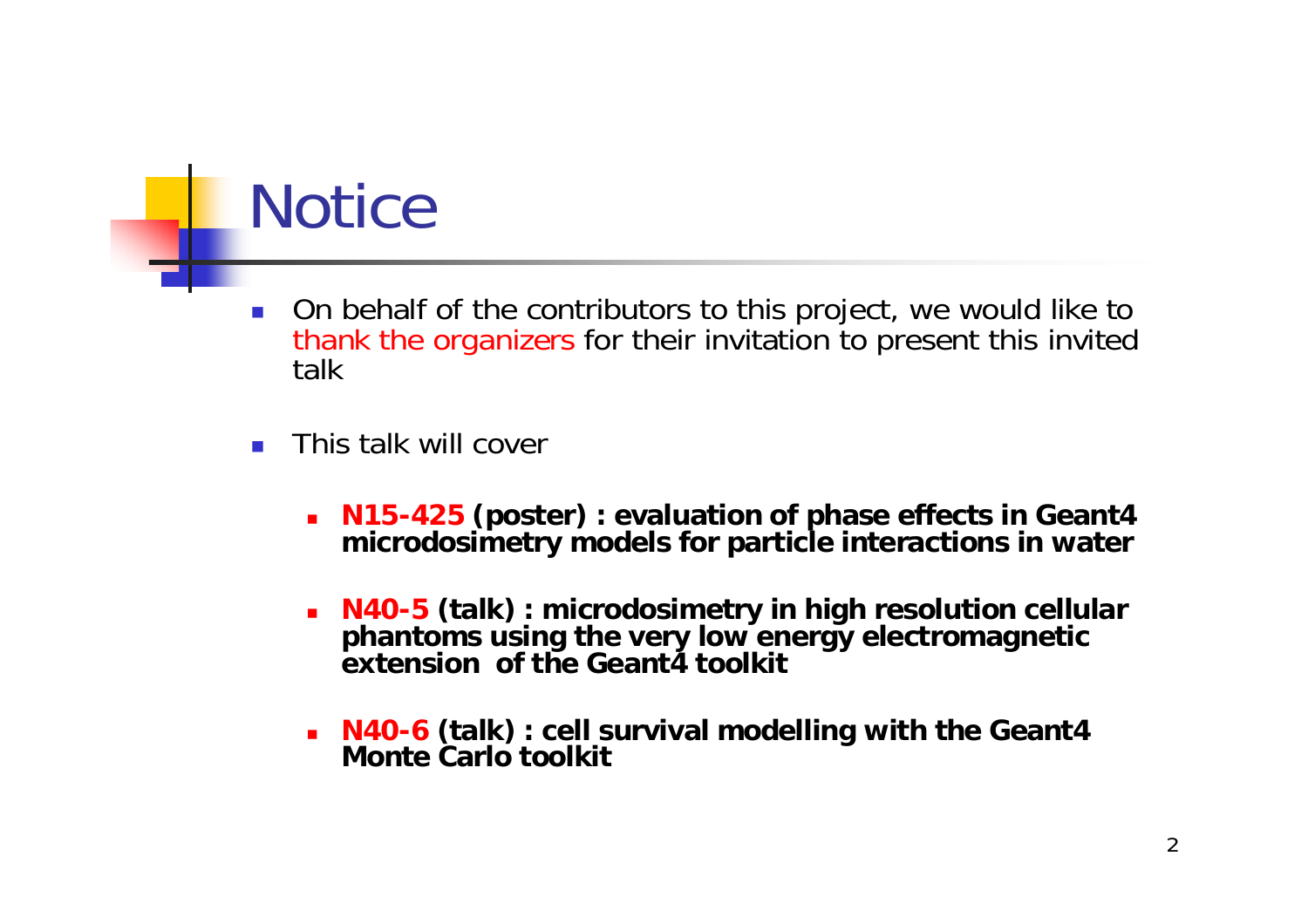# Content

**Science motivation and software context**

### **Specific activities involving Geant4**

- $\mathbf{r}$ Microdosimetry in high resolution phantoms
- $\blacksquare$ Chemical phase effects
- Cell survival modelling
- **Conclusion**
- $\mathcal{L}^{\text{max}}_{\text{max}}$ **Perspectives**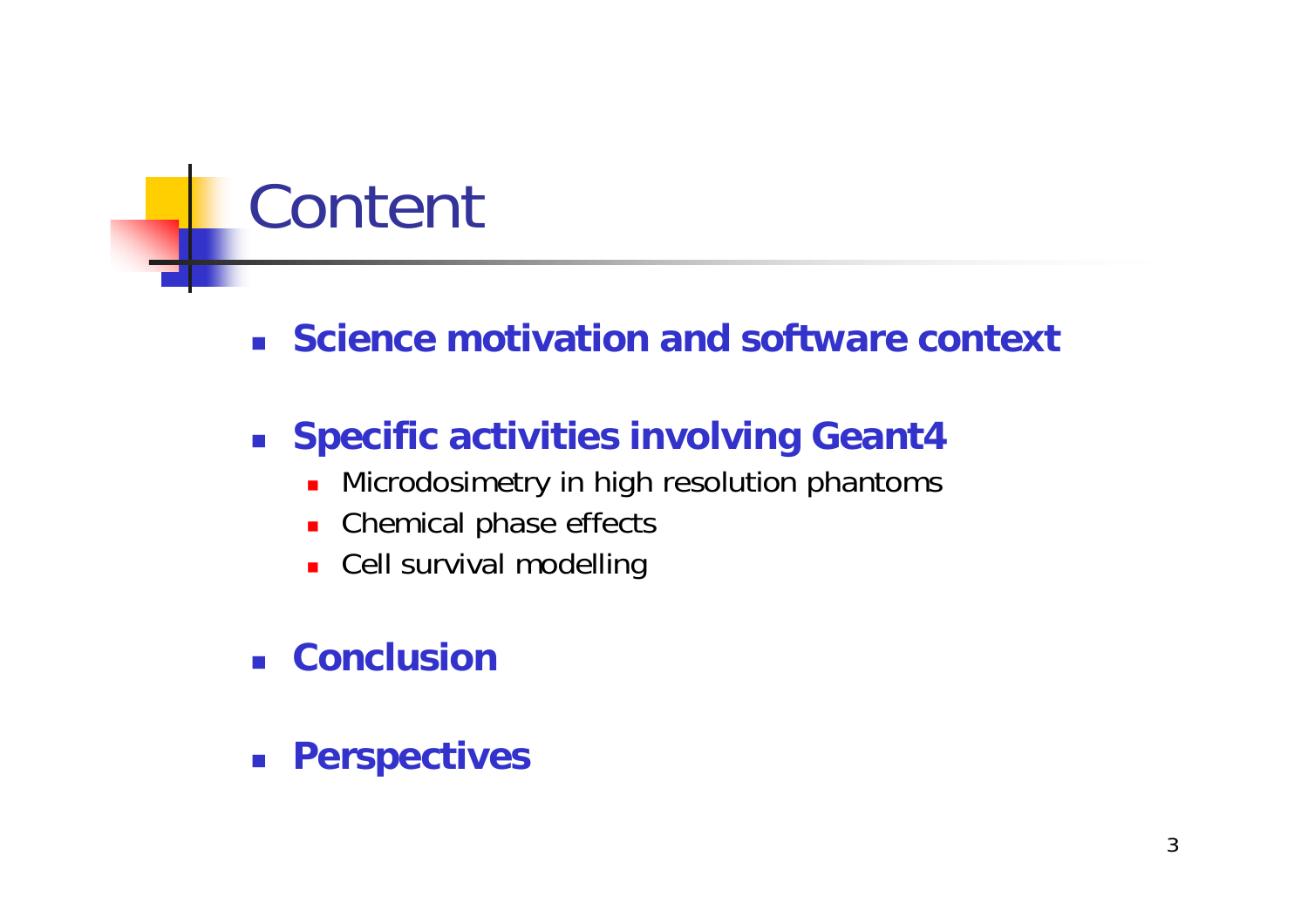### Context

- $\overline{\phantom{a}}$  Understanding the **health effects of low doses of ionizing radiation** is the **challenge** of today's radiobiology research
- $\mathcal{L}_{\mathcal{A}}$  At the cell scale, recent results include the observation of
	- $\blacksquare$ bystander effects
	- adaptative response
	- $\blacksquare$ gene expression changes
	- $\blacksquare$ genomic instability
	- П genetic susceptibility
- ► May **question the validity of health risk estimation** at low doses of radiation
- ► Consequences for radiotherapy, environment exposure, future space exploration human missions…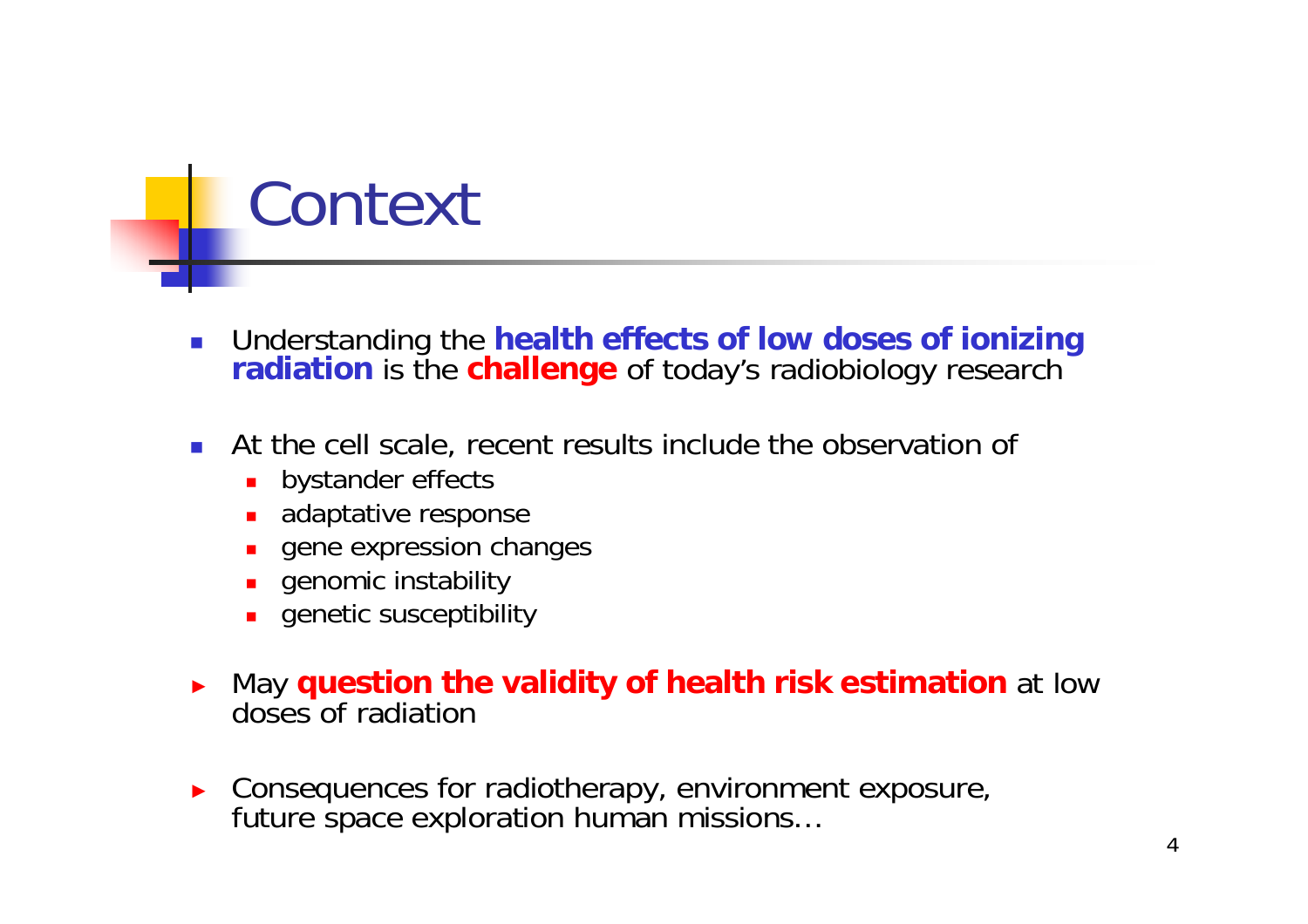### Context

- У. Dedicated worldwide **experimental** facilities to investigate the interaction of ionizing radiation with living cells
	- **n** radioactive sources
	- П classical beams
	- ▉ **microbeams** : allows a perfect control of the deposited dose in the targeted cell (ex. the CENBG irradiation facility in France)
- $\overline{\mathcal{A}}$  In support to the experimental activity, **modelling** of the radiation interactions at the cellular scale is an important activity in this field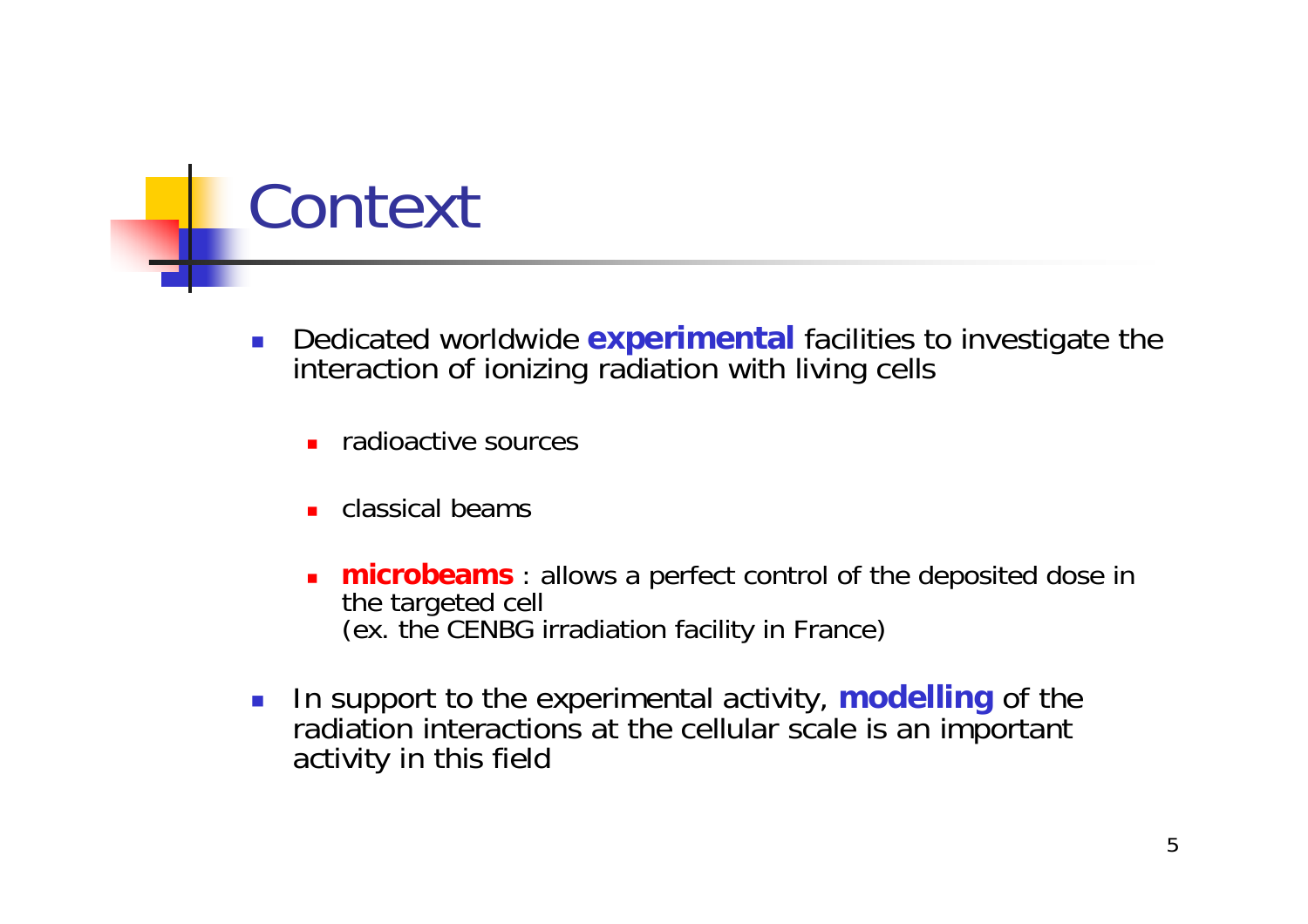# Modelling radiation biology

- $\overline{\phantom{a}}$ Modelling biological systems and Physics processes down to the nanometer / ~eV scale is a **challenge**
- $\overline{\phantom{a}}$  Several specialized Monte Carlo codes have been developed for radiobiology and microdosimetry

### **However**

- ▉ Typically each one implementing models developed by its authors
- П Limited application scope
- ▉ Not publicly distributed
- Г Legacy software technology (FORTRAN, procedural programming)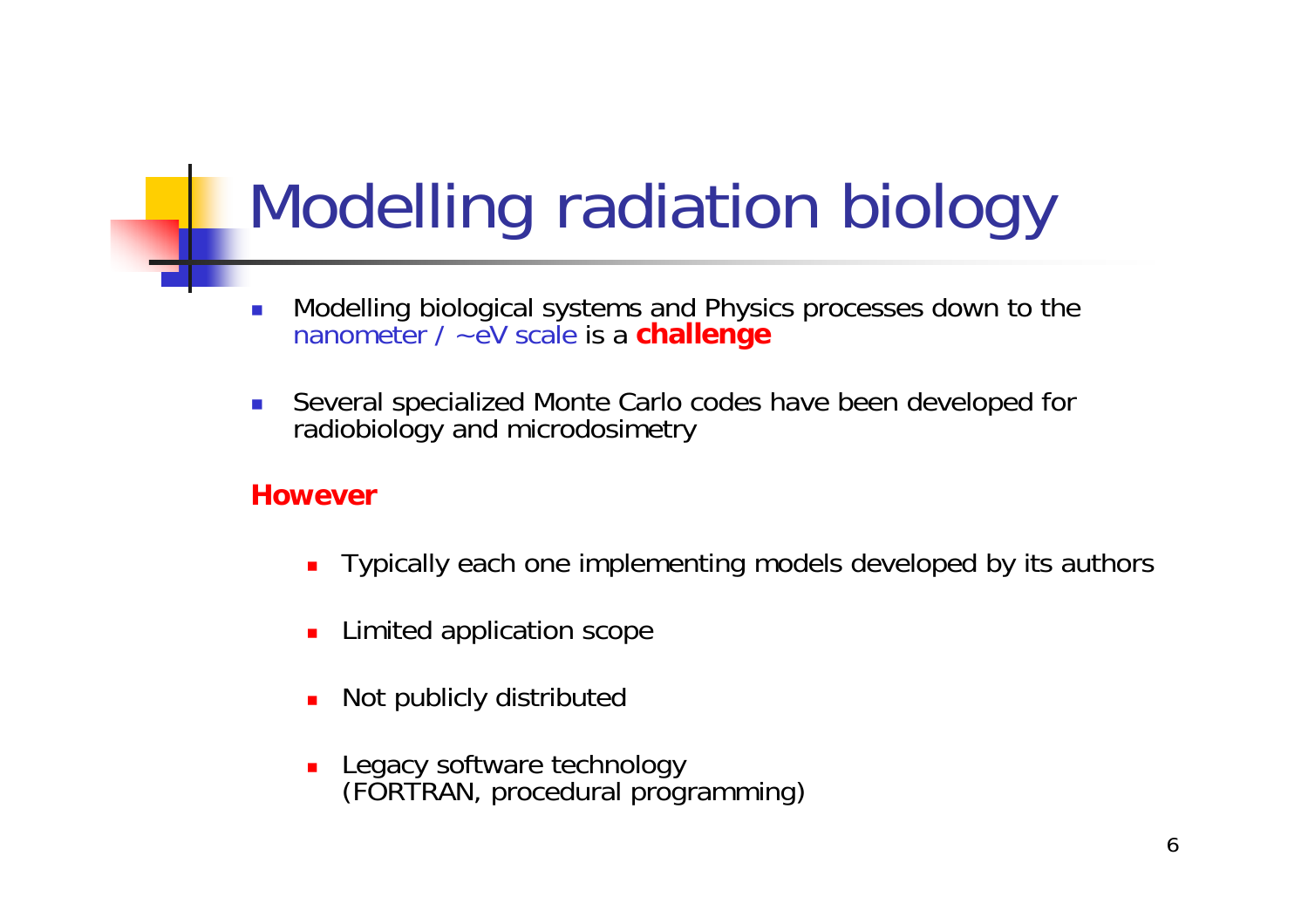### The Geant4 DNA extension

- **Alternative** approach : a powerful Monte Carlo code with
	- outstanding modelling capabilities (geometry, physics, interactivity…)
	- full flexibility for extension

The **Geant4** toolkit and the **Geant4 DNA extension**

- Full power of a general-purpose Monte Carlo system
- Toolkit: multiple modeling options, no overhead (use what you need)
- Versatility: from controlled radiobiology setup to real-life ones
- Open source, publicly released
- Modern software technology
- Rigorous software process
- Collaboration between ESA / INFN / IN2P3 (**open !** )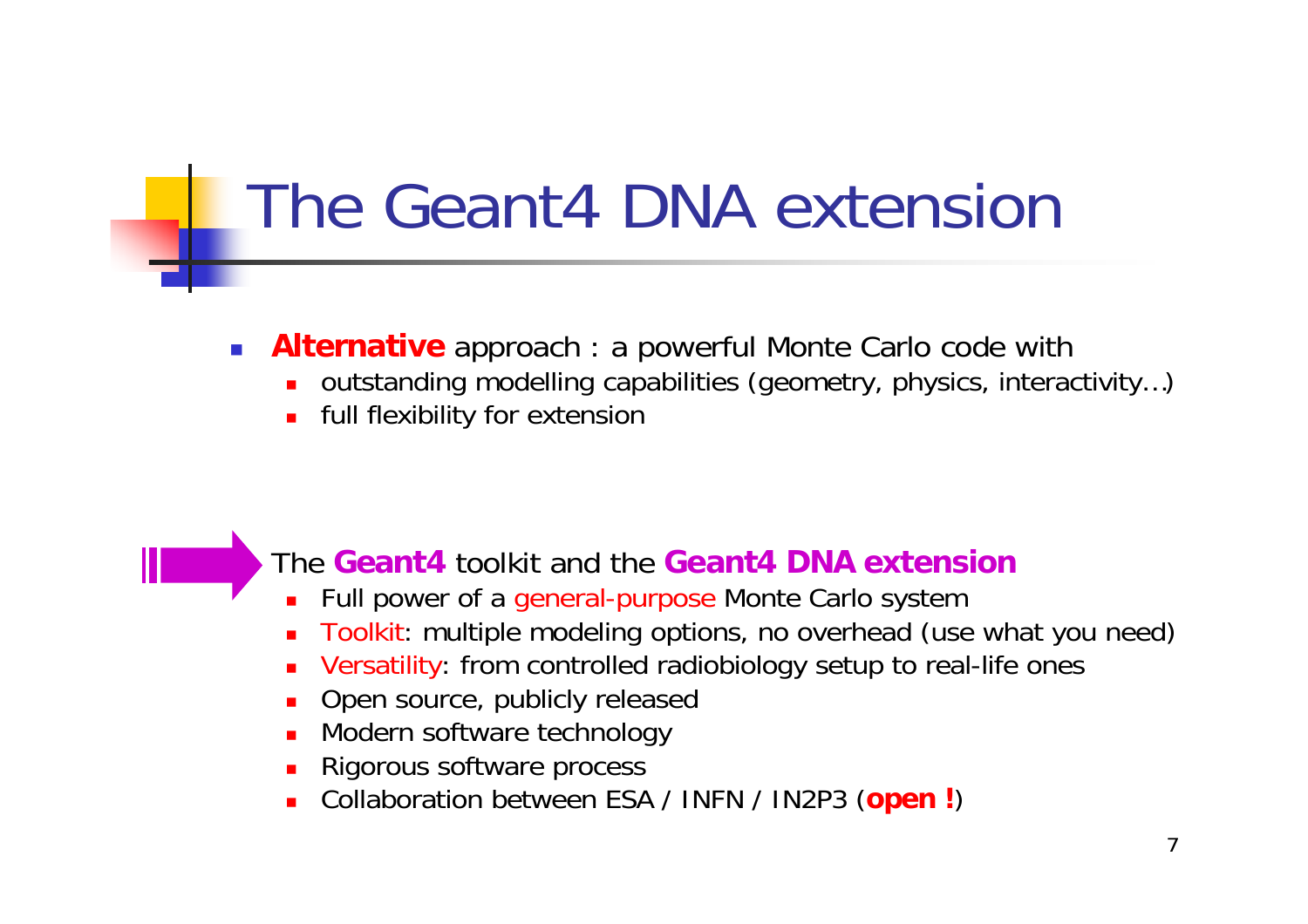

**For the first time a general-purpose Monte Carlo system is equipped with functionality specific to the simulation of biological effects of radiation** 

**First development cycle : Physics processes**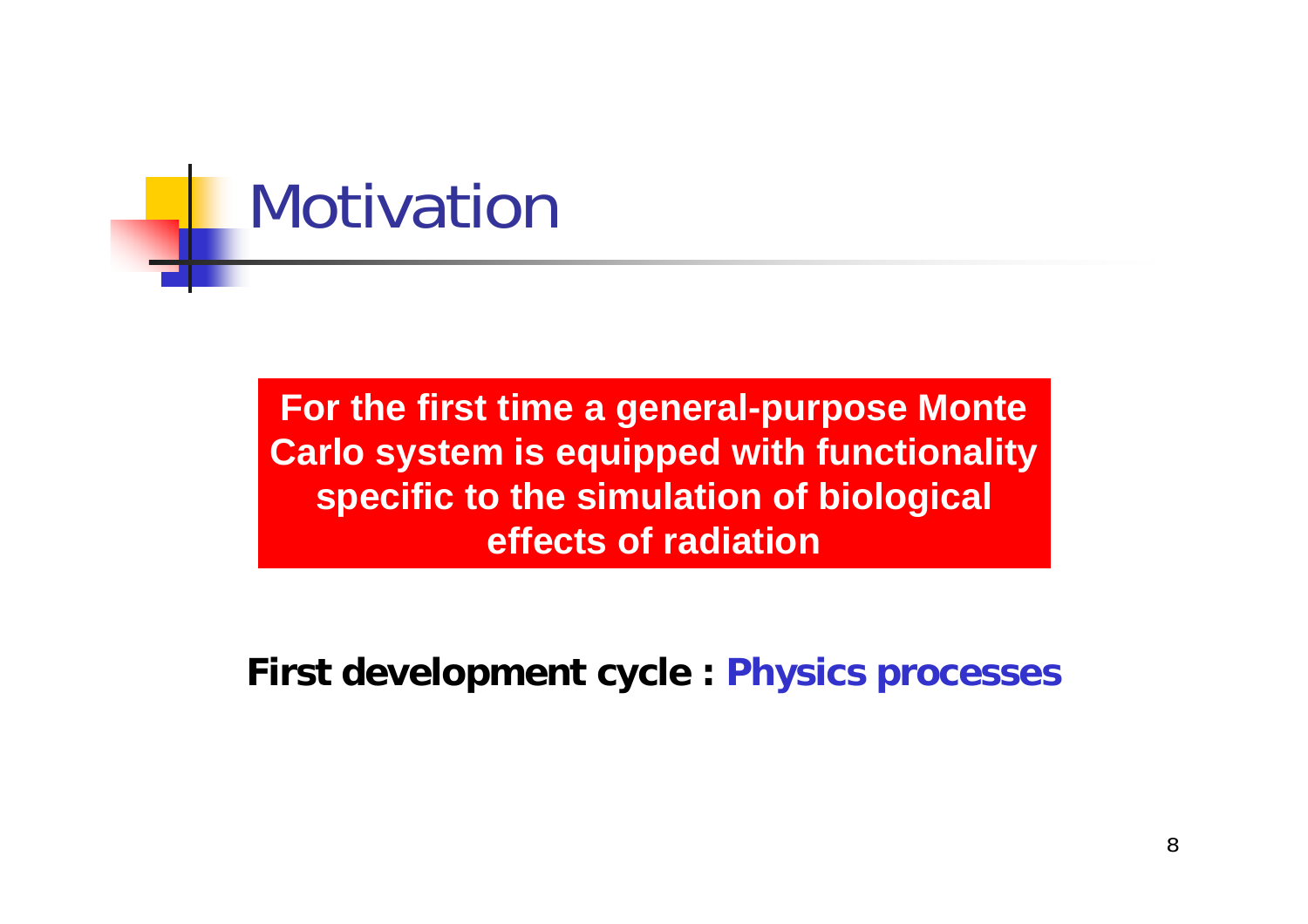# (Current) physics models in

Geant4 DNA Liquid water only Down to the eV scale

|                                                                                        | e                                           | p                                                                                    | Н                            | $\alpha$ , He +, He                                              |
|----------------------------------------------------------------------------------------|---------------------------------------------|--------------------------------------------------------------------------------------|------------------------------|------------------------------------------------------------------|
| <b>Elastic</b><br>scattering                                                           | $> 7.5$ eV<br><b>Screened</b><br>Rutherford |                                                                                      |                              |                                                                  |
| <b>Excitation</b><br>$A_1B_1$ , $B_1A_1$ , Ryd<br>$A+B$ , Ryd $C+D$ ,<br>diffuse bands | 7 eV - 10 keV<br>Emfietzoglou               | $10 \text{ eV} - 500 \text{ keV}$<br>Miller Green<br>500 keV - 10 MeV<br><b>Born</b> |                              | Effective charge<br>scaling from<br>same models as<br>for proton |
| <b>Charge</b><br><b>Change</b>                                                         |                                             | 1 keV - 10 MeV<br>Dingfelder                                                         | 1 keV - 10 MeV<br>Dingfelder |                                                                  |
| <b>Ionisation</b><br>$1b_1$ , $3a_1$ , $1b_2$ ,<br>$2a_1 + 1a_1$                       | 7 eV - 10 keV<br><b>Born</b>                | $100 \text{ eV} - 500 \text{ keV}$<br>Rudd<br>500 keV - 10 MeV<br><b>Born</b>        | 100 eV - 100 MeV<br>Rudd     |                                                                  |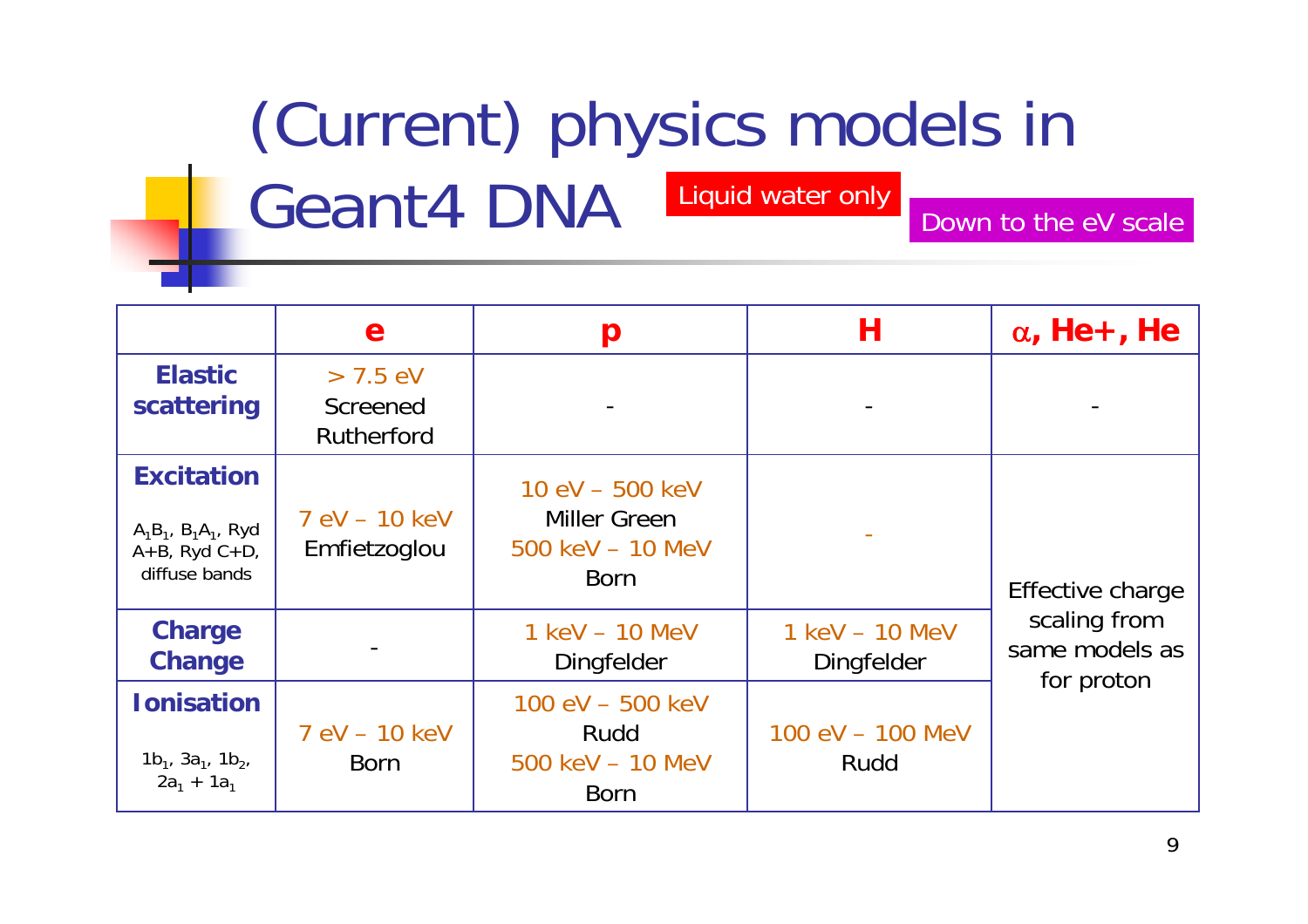### Novel software architecture

- F. Problem addressed with novel software technology : policybased class design (new in Monte Carlo simulation technology !)
- F. Physics processes configurable with a variety of model options (cross section, final state)
- F. Open to extension and evolution

Physics processes as an empty shell that can be handled transparently by Geant4 kernel and can be configured by template specialization to acquire Physics properties.

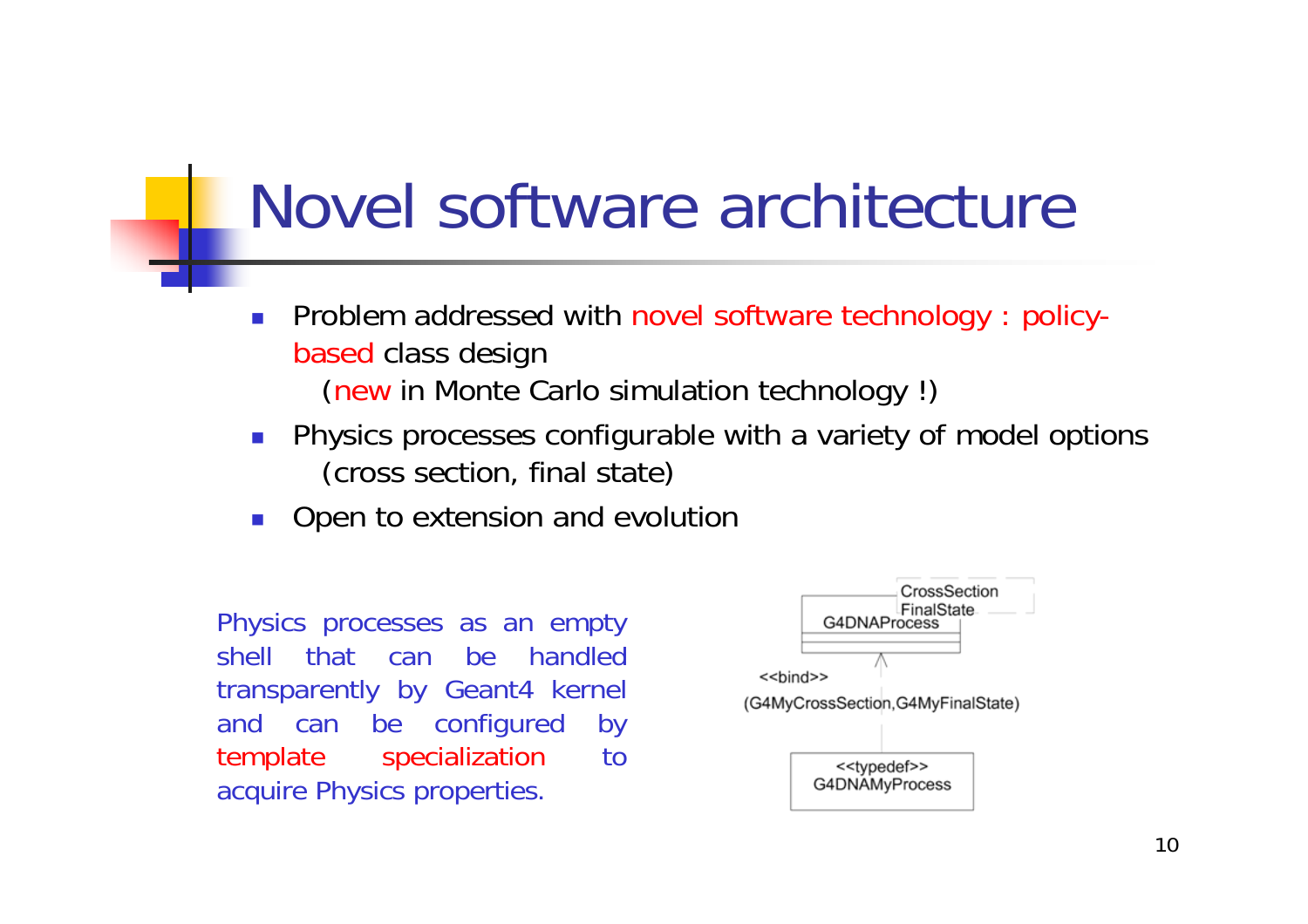### Geant4 DNA

- Ξ Physics paper will be published in TNS this December
	- "Geant4 physics processes for microdosimetry simulation: design foundation and implementation of the first set of models"
	- Π By S. Chauvie, Z. Francis, S. Guatelli, S. Incerti, B. Mascialino, P. Moretto, P. Nieminen and M. G. Pia
- $\mathcal{L}_{\mathcal{A}}$ Prototype already released in 2006
- Ξ Code publicly released in **December 2007**
- Ξ First applications are presented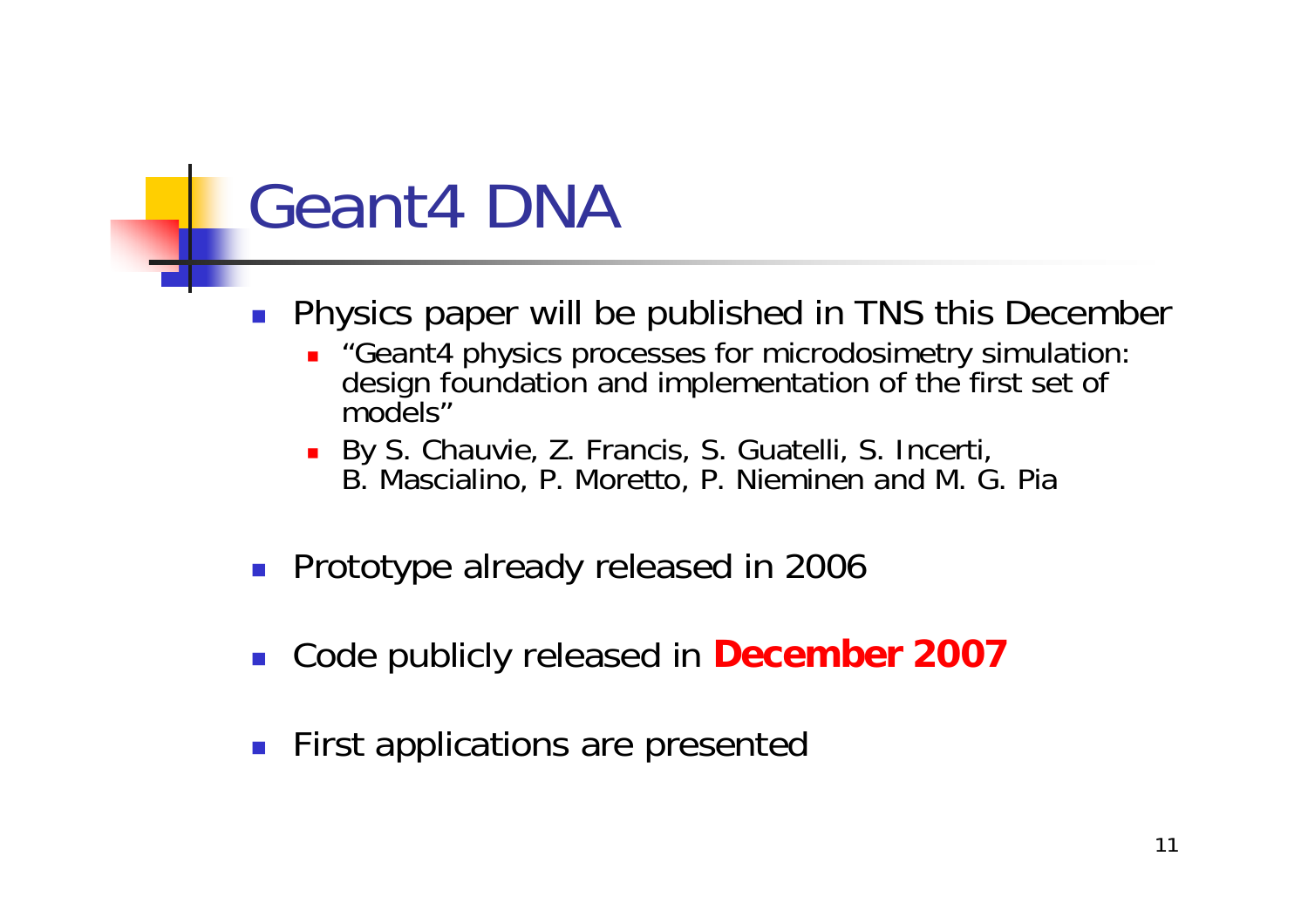### Example: electron interactions

- F Liquid water sphere
- Ξ 0.2 µm in diameter
- Ξ 1000 electrons shot fromcentral point source
- $\blacksquare$  20 keV
- Ξ Physics processes :
	- Π Elastic scattering
	- П Excitation
	- П Ionisation



**What about more realistic targets, like human cells ?**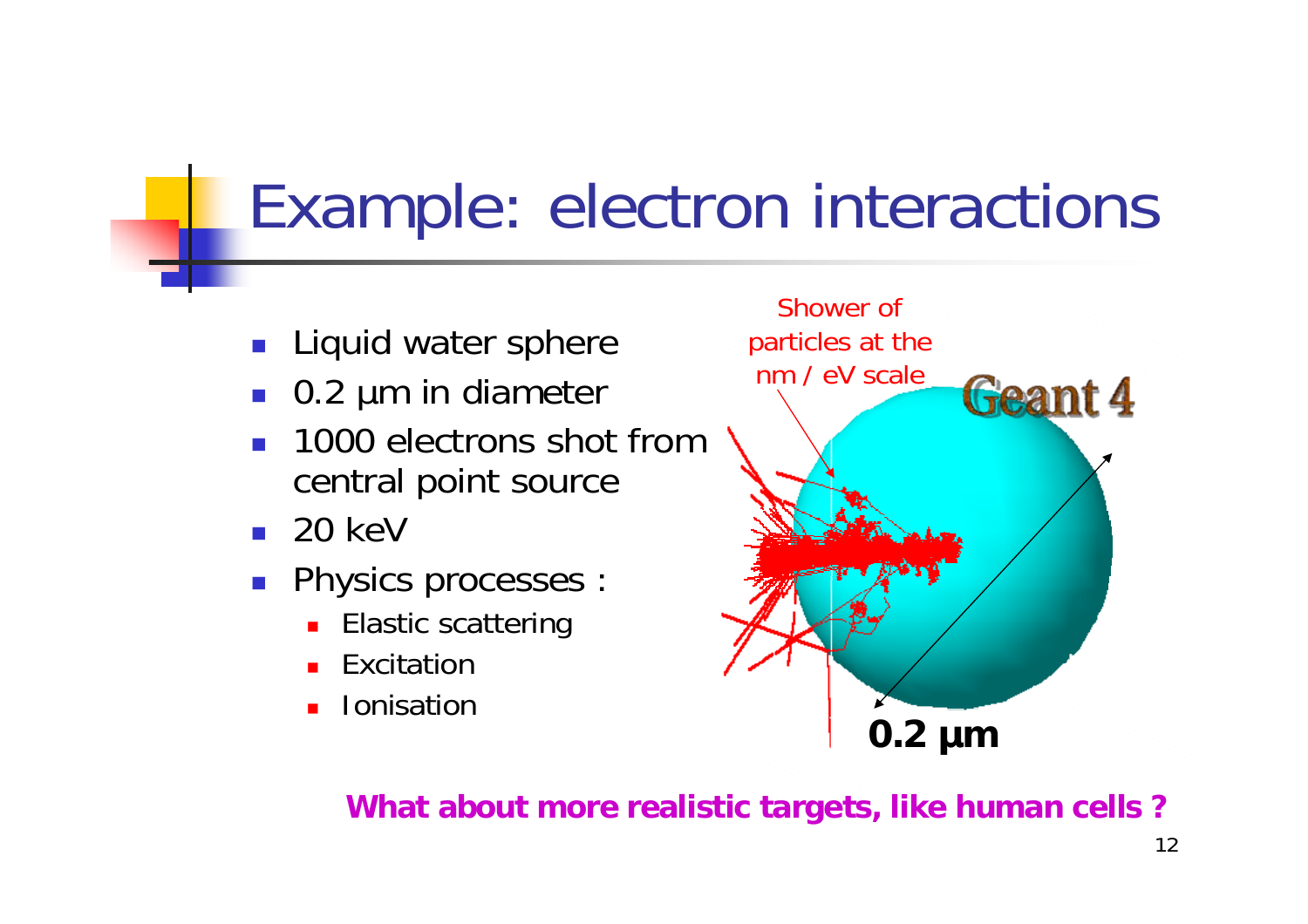### Microdosimetry in high resolution phantoms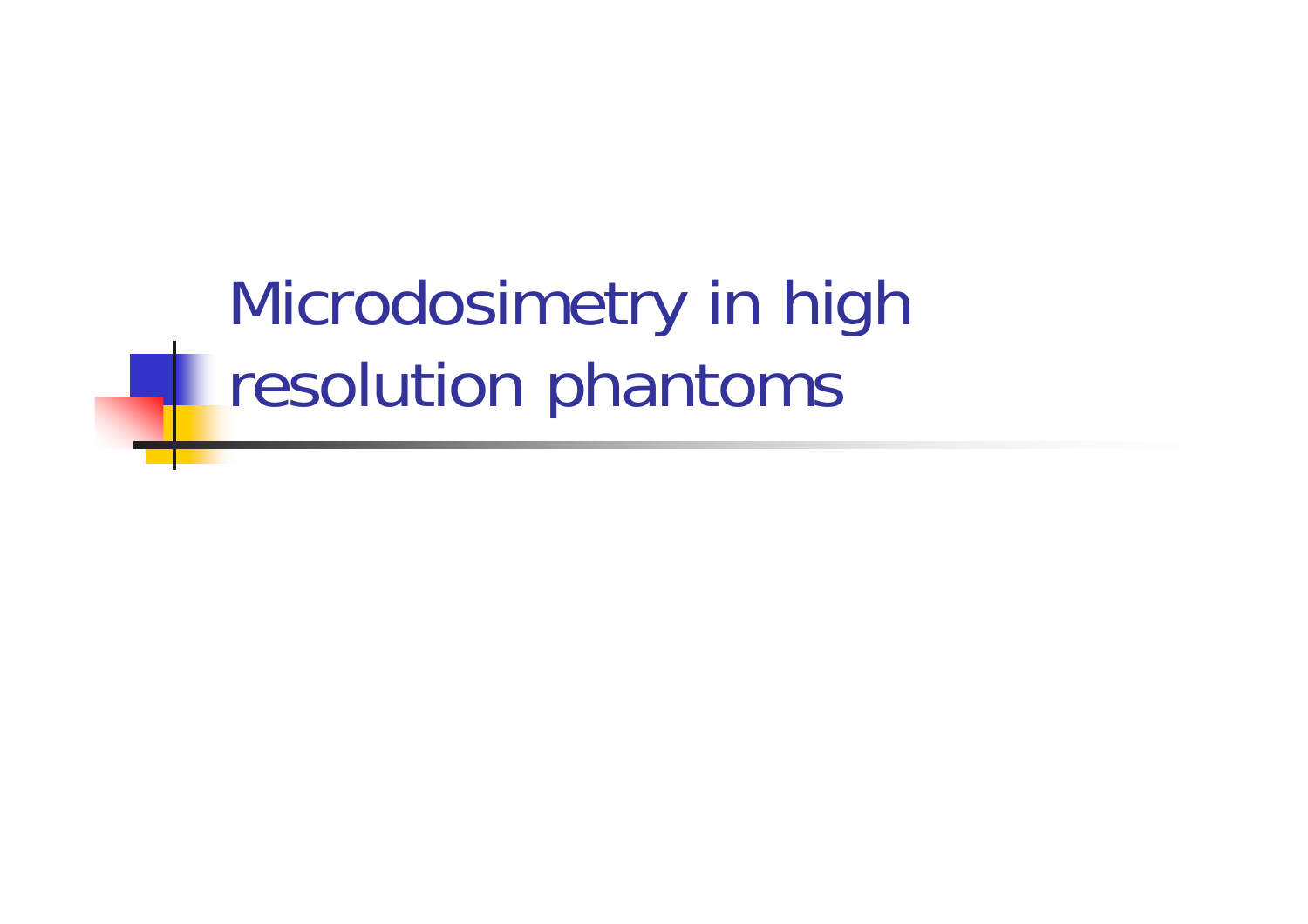

### **CENBG** AIFIRA irradiation facility in Bordeaux, France

- E **AIFIRA equipped with a cellular** irradiation microbeam line
- P. 3 MeV proton or alpha beam
- P. **single cell & single ion mode**
- L. **Targeting accuracy on living** cells **in air** : a few µm
- P. **Able to quantify DNA damages** like double strand breaks

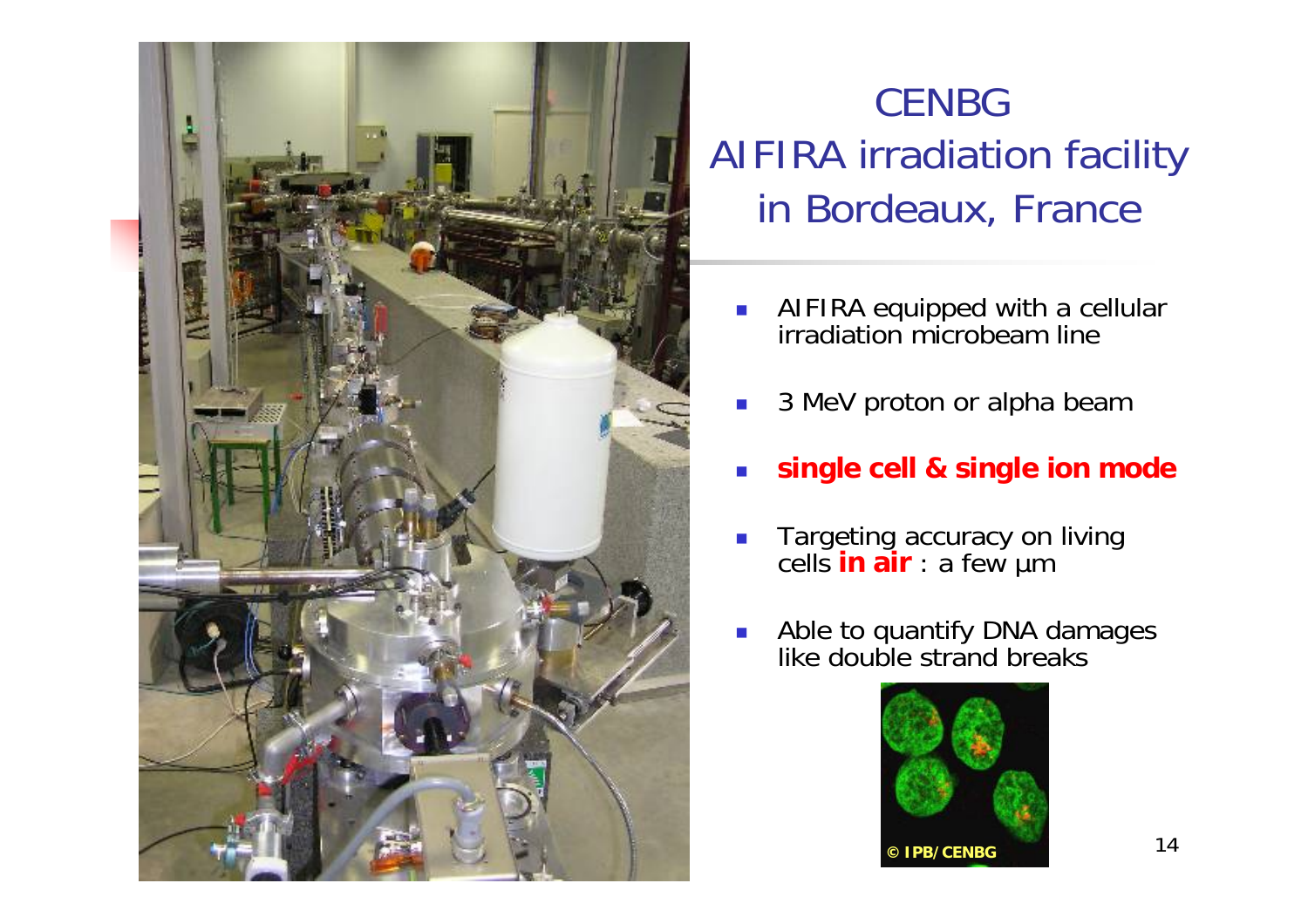# Realistic cellular geometries from confocal microscopy



Confocal microscopy offers **several advantages** over conventional widefield optical microscopy, in particular :

- F. ability to control depth of field
- F. elimination of background information away from the focal plane (that leads to image degradation)
- F. collect serial optical sections from thick specimens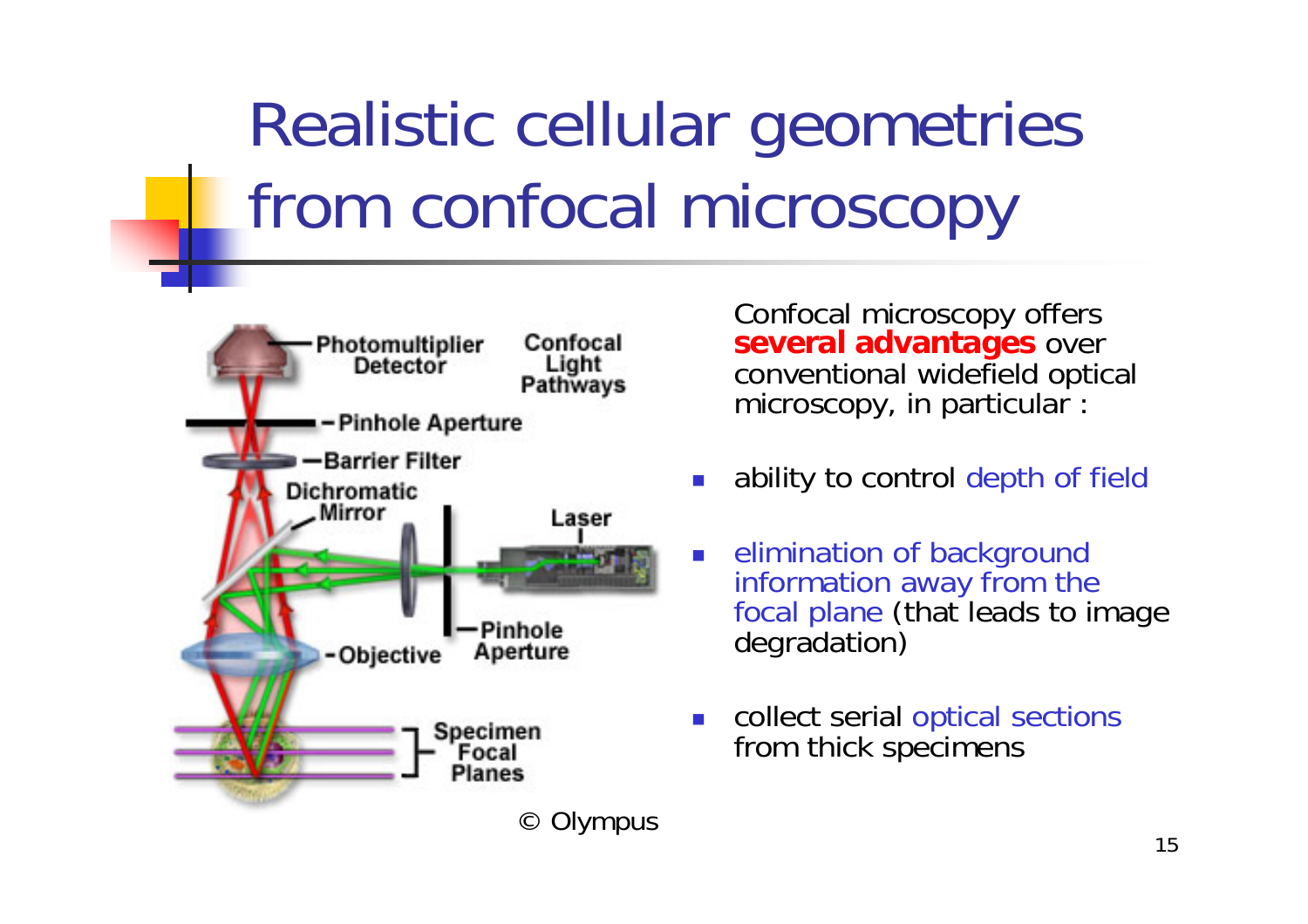## Confocal microscopy

- We have acquired images of **human keratinocyte cells** HaCaT/(GFP-H2B)Tg, cell line used in single cell irradiation at CENBG
- Cells fixed after **4 hours or 24 hours** of incubation (cell irradiation conditions)



#### **Staining**

- п **Nucleus** : Hoechst 33342 dye (DNA marker)
- П **Cytoplasm** : propidium iodide, (RNA and DNA marker).
- П **Nucleoli** (high chromatine and protein concentration regions): idem

#### **Acquisition**

- п 2D images acquired every **163 nm** with a Leica® DMR TCS SP2 confocal microscope
- П several 2D resolutions, **up to 512 × 512 pixels**



#### **Image reconstruction**

- П 3D stacking using the Leica Confocal Software®
- п filtering and phantom geometry reconstruction with Mercury® Computer Systems, Inc.<br>Amira® suite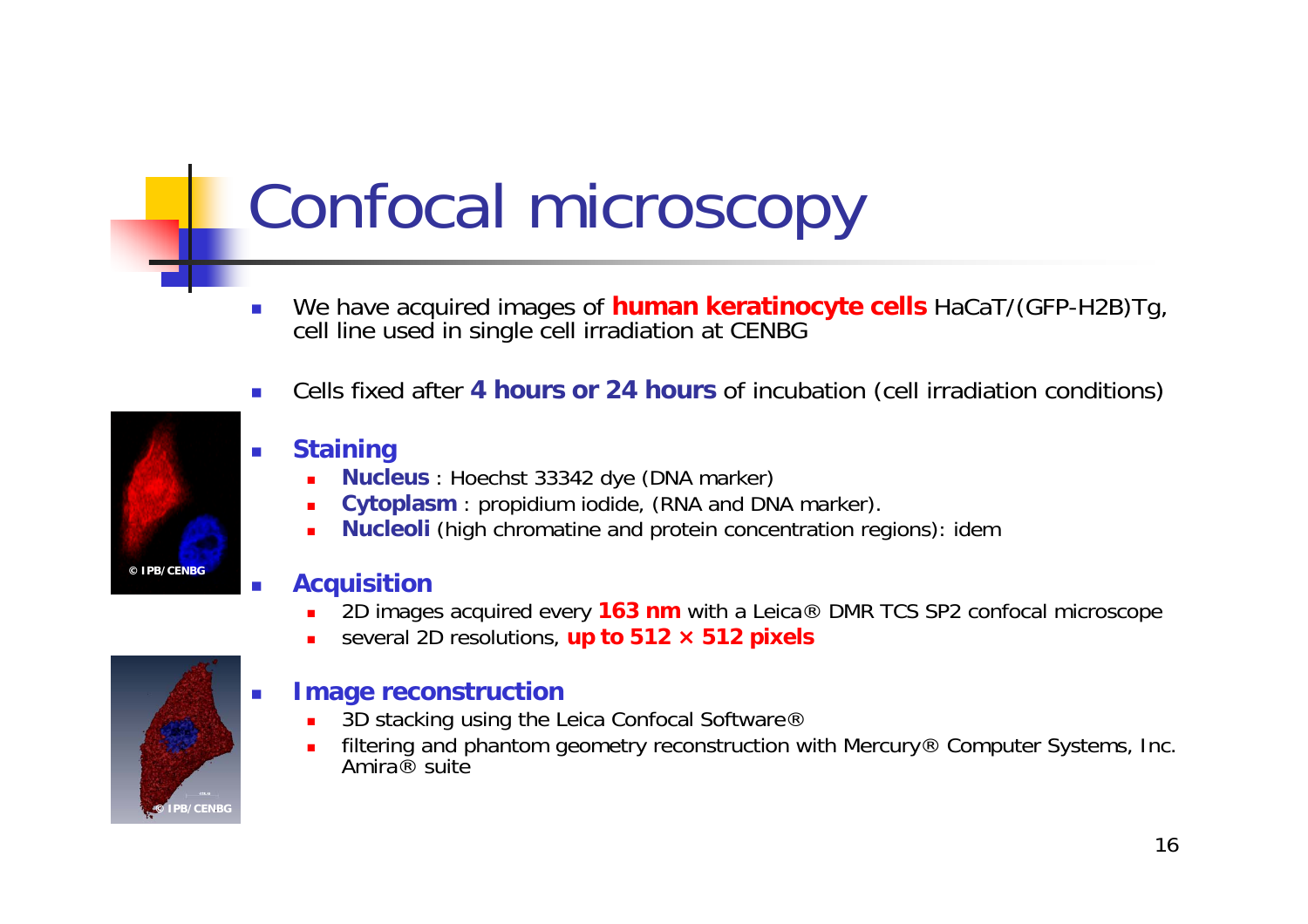### Building cellular models



- $\mathbb{R}^3$  Selection of four "phantoms" reconstructed from 128×128 2D confocal images.
- Incubation :
	- ▉ 4 hours for cells a and b
	- П 24 hours for cells c and d
- The cytoplasm and nucleoli appear in red while the nucleus is shown in blue.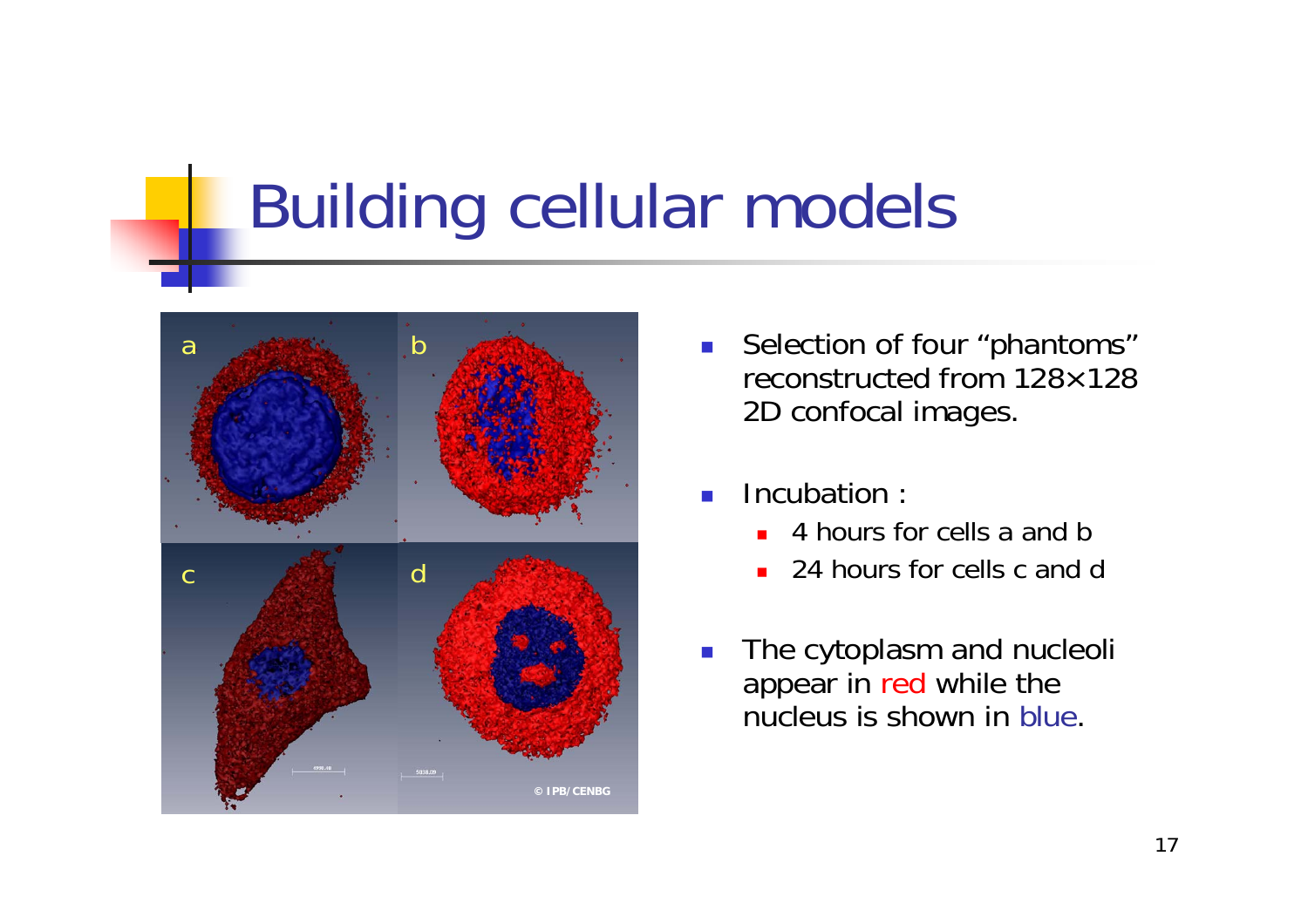### Geometry implementation

- П Exploit the **advantage of a general purpose** Monte Carlo system
	- Powerful Geant4 geometry package
- Use of functionality **already existing** in the Geant4 toolkit
	- **Parameterized volumes**
	- $\blacksquare$ Nested parameterization

**Not available in ad-hoc Monte Carlo codes**

- П Direct benefit from investment in the Geant4 toolkit
- P. Realistic rendering of the biological systems
	- $\blacksquare$ Important for overall realistic simulation results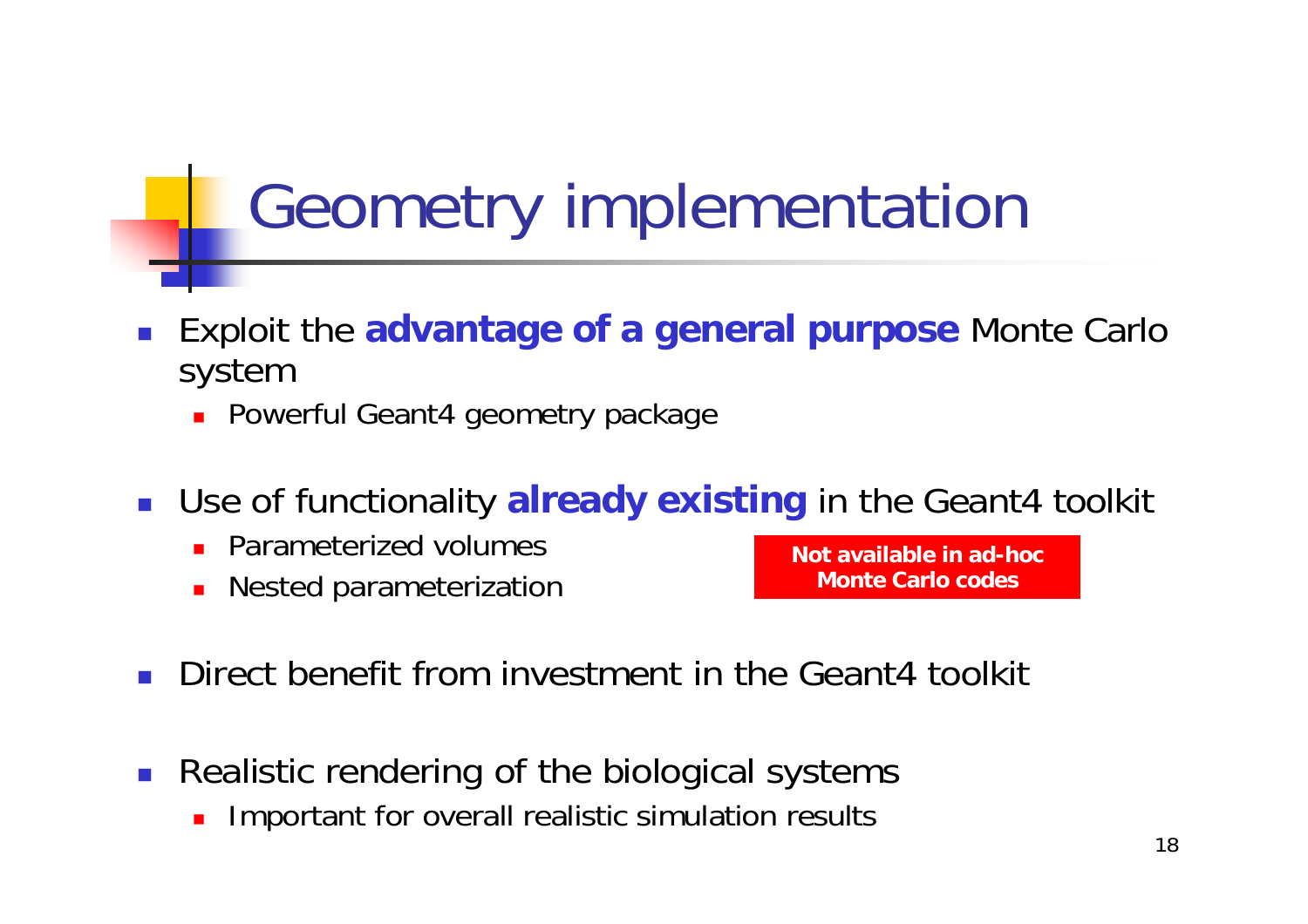### Cellular phantoms in Geant4

- Ξ Implemented either
	- as **parameterized** volumes
	- or **nested geometries** (faster navigation above 64x64 resolution) 1 $1 \parallel 2 \parallel 3$
- Composition : liquid water (compatible with Geant4 DNA models)
- **These cellular models are publicly available in the** Geant4 microbeam Advanced Example
	- **geant4/examples/advanced/microbeam**

7 1

1 $1 \mid 2 \mid 3$ 

4

5 …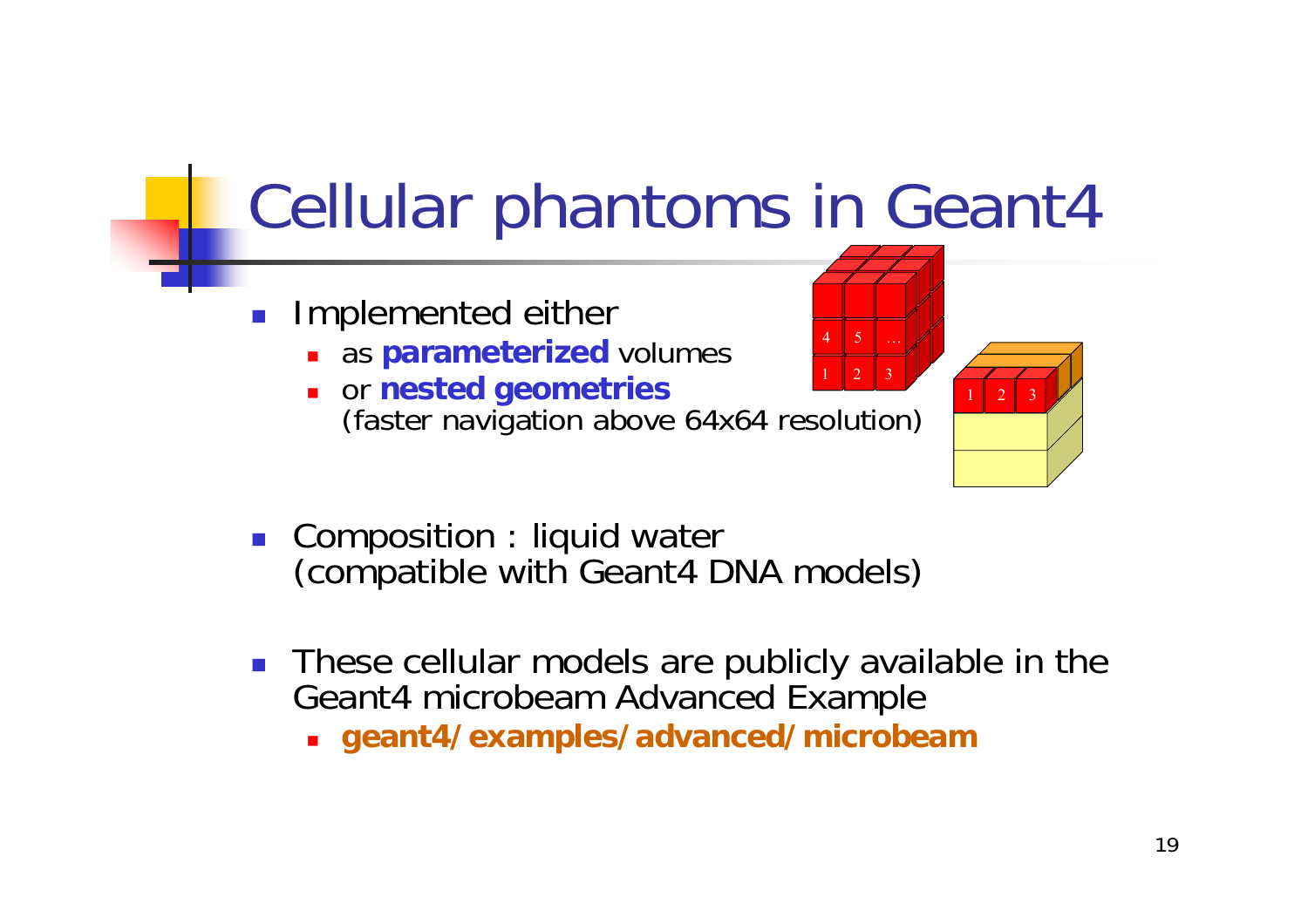### Cellular phantom model

- 24h incubated cell
- П Irradiated with a 2.37 MeV alpha+ beam
- 64 x 64 x 60 resolution

П  $\blacksquare$  0.36 x 0.36 x 0.16  $\mu$ m<sup>3</sup> voxel size

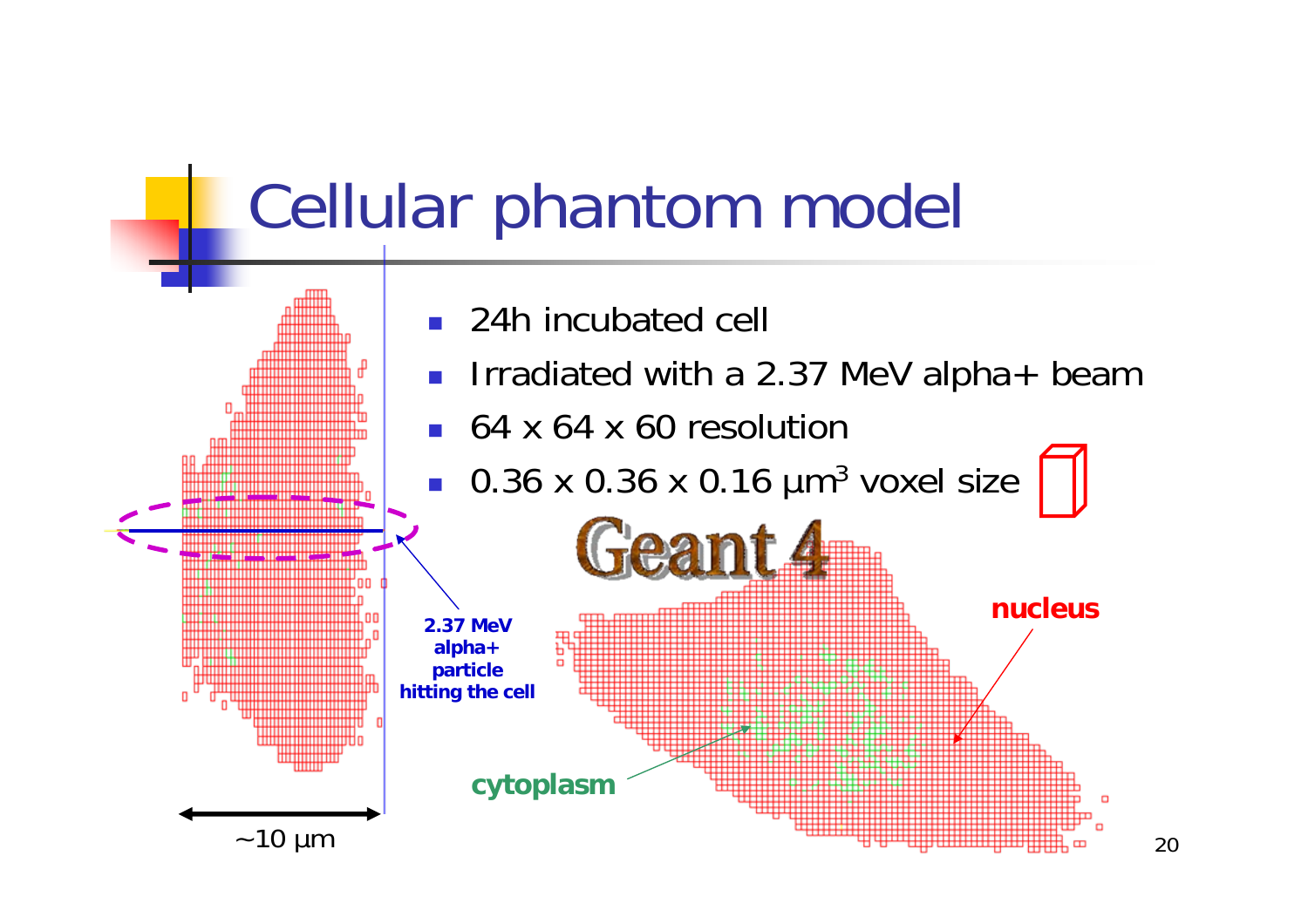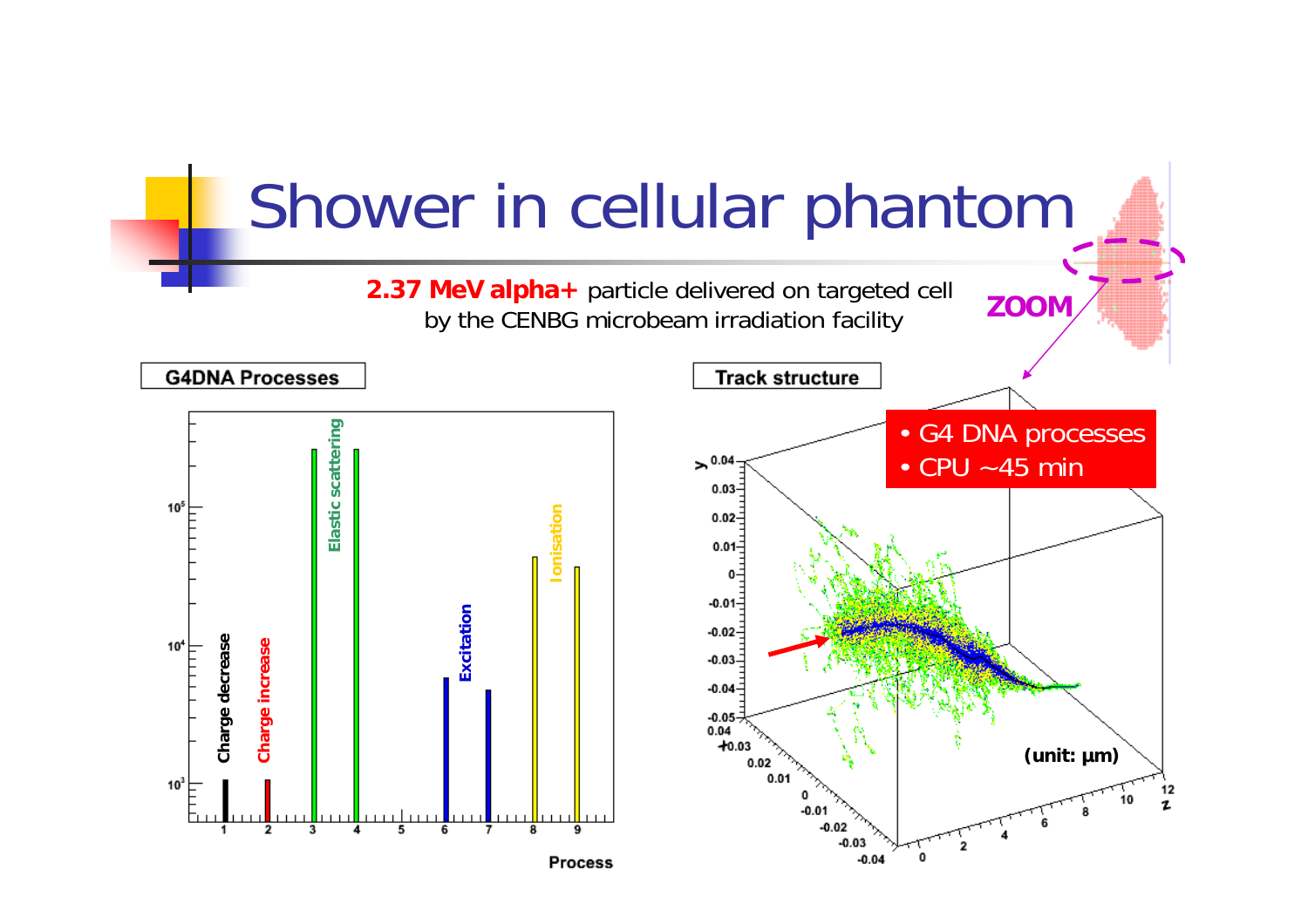### Geant4 DNA capabilities

- With this Geant4 extension, it is now possible to study the energy deposit distribution produced by a primary particle and its secondaries **inside a cell**
- $\mathcal{L}_{\text{max}}$  Access distributions in nucleus, cytoplasm, mitochondria,…
- But how well can the Geant4 DNA Physics models be trusted to produce these distributions ?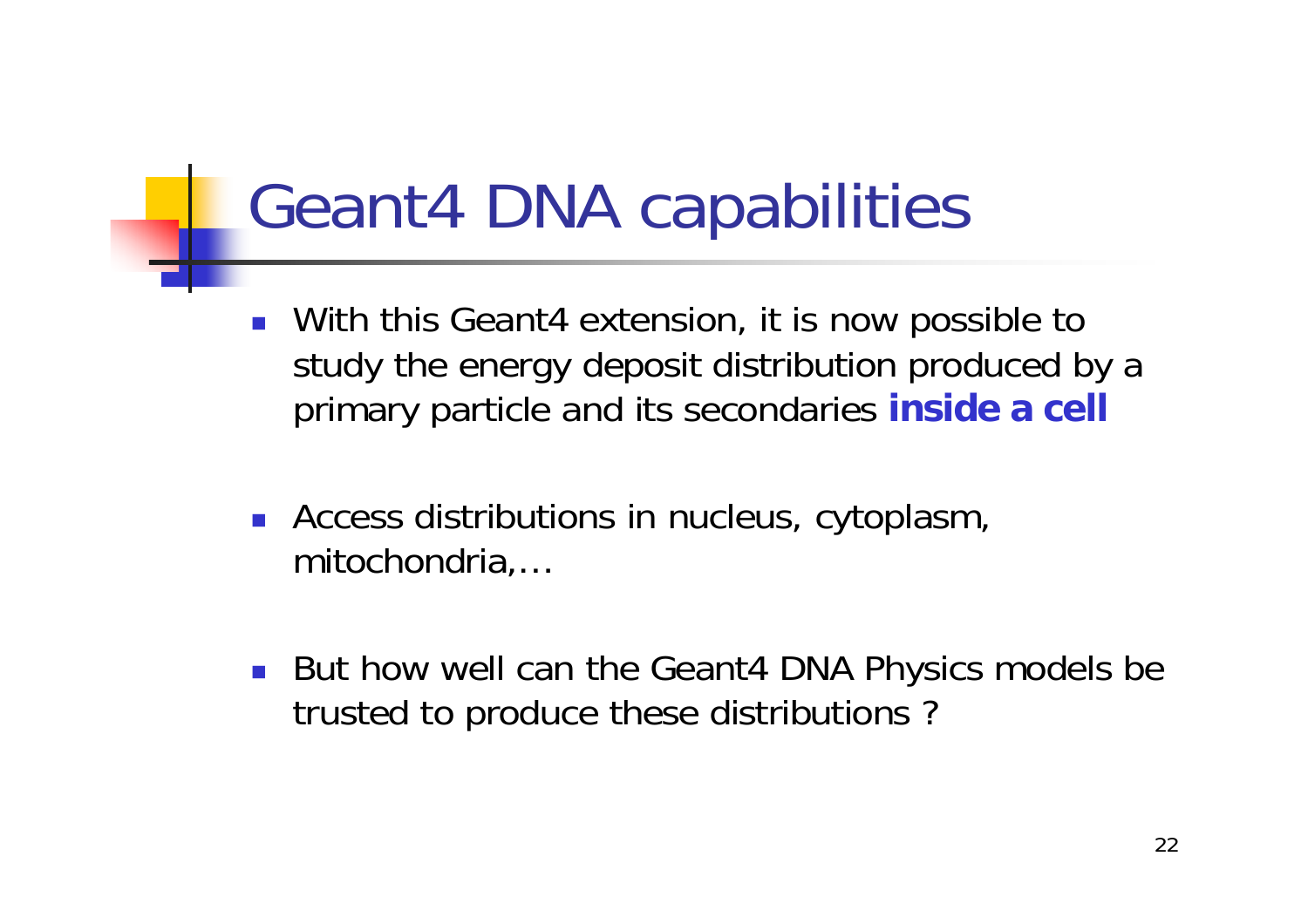# **Phase effects**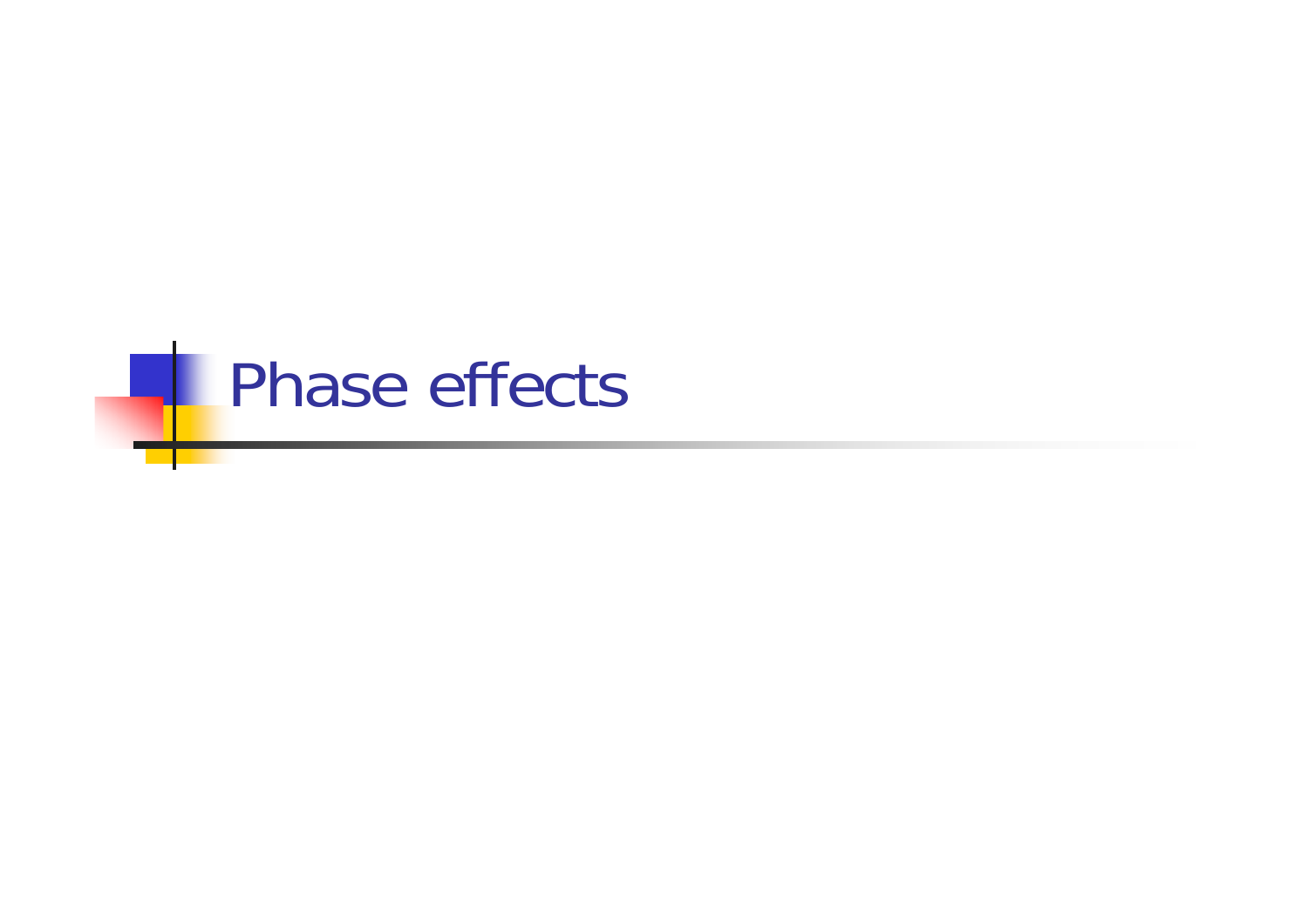How accurate are Geant4-DNA physics models ?

- $\mathcal{L}_{\mathcal{A}}$  Both **theoretical** and **experimental** complexity in the very low energy régime
- **Theoretical calculations** must take into account the detailed dielectric structure of the interacting material
	- Approximations, assumptions, semi-empirical models

#### $\mathcal{L}_{\mathcal{A}}$ **Experimental measurements** are difficult

- **EXECONTROL OF Systematics**
- **Practical constraints depending on the phase**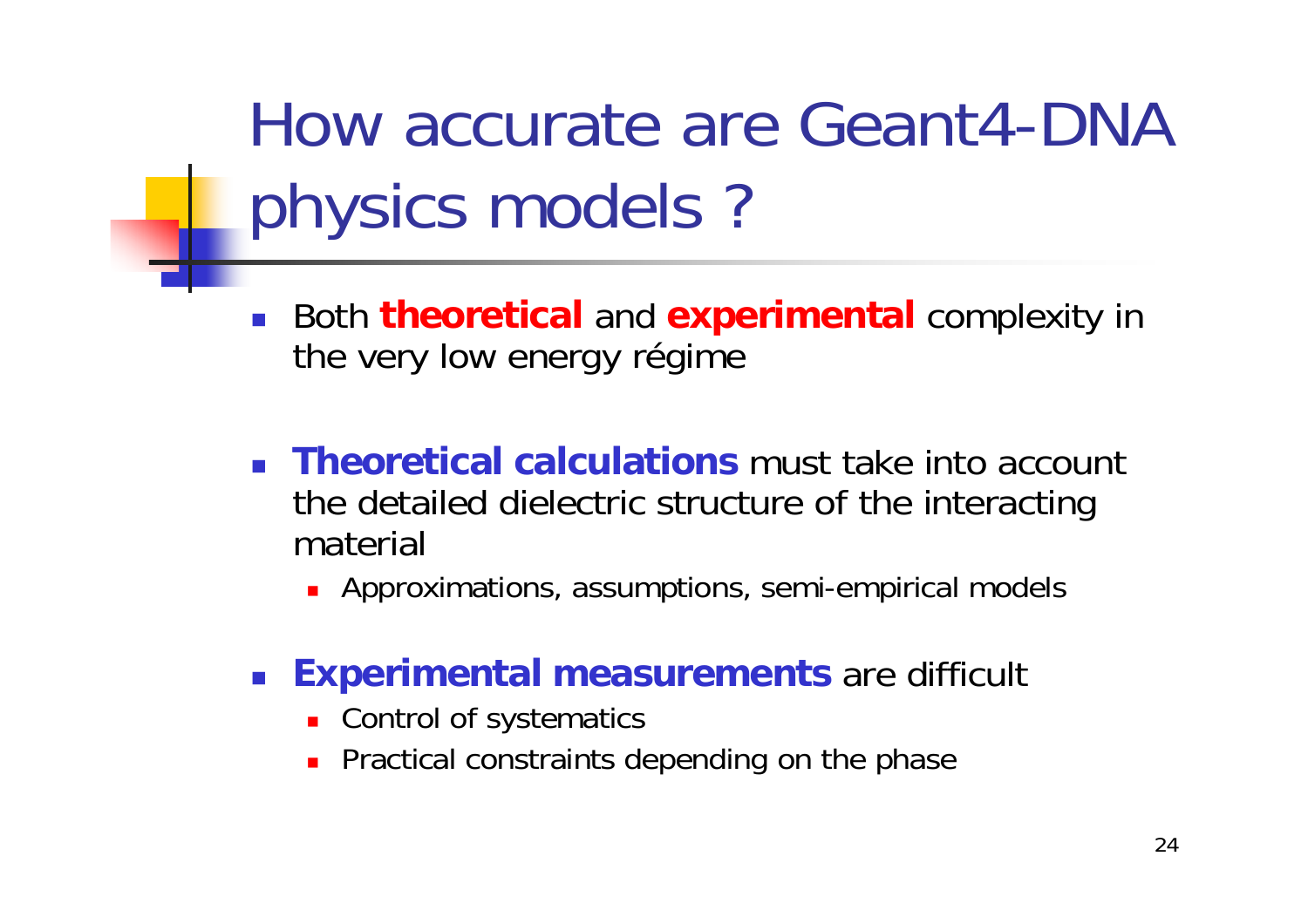### Verification and Validation

### **Nerification**

- Conformity with **theoretical models**
- **Performed on all physics models**

### **Nalidation**

- Against **experimental data**
- **Lack of** experimental data in liquid water in the very low energy range
- **New measurements needed**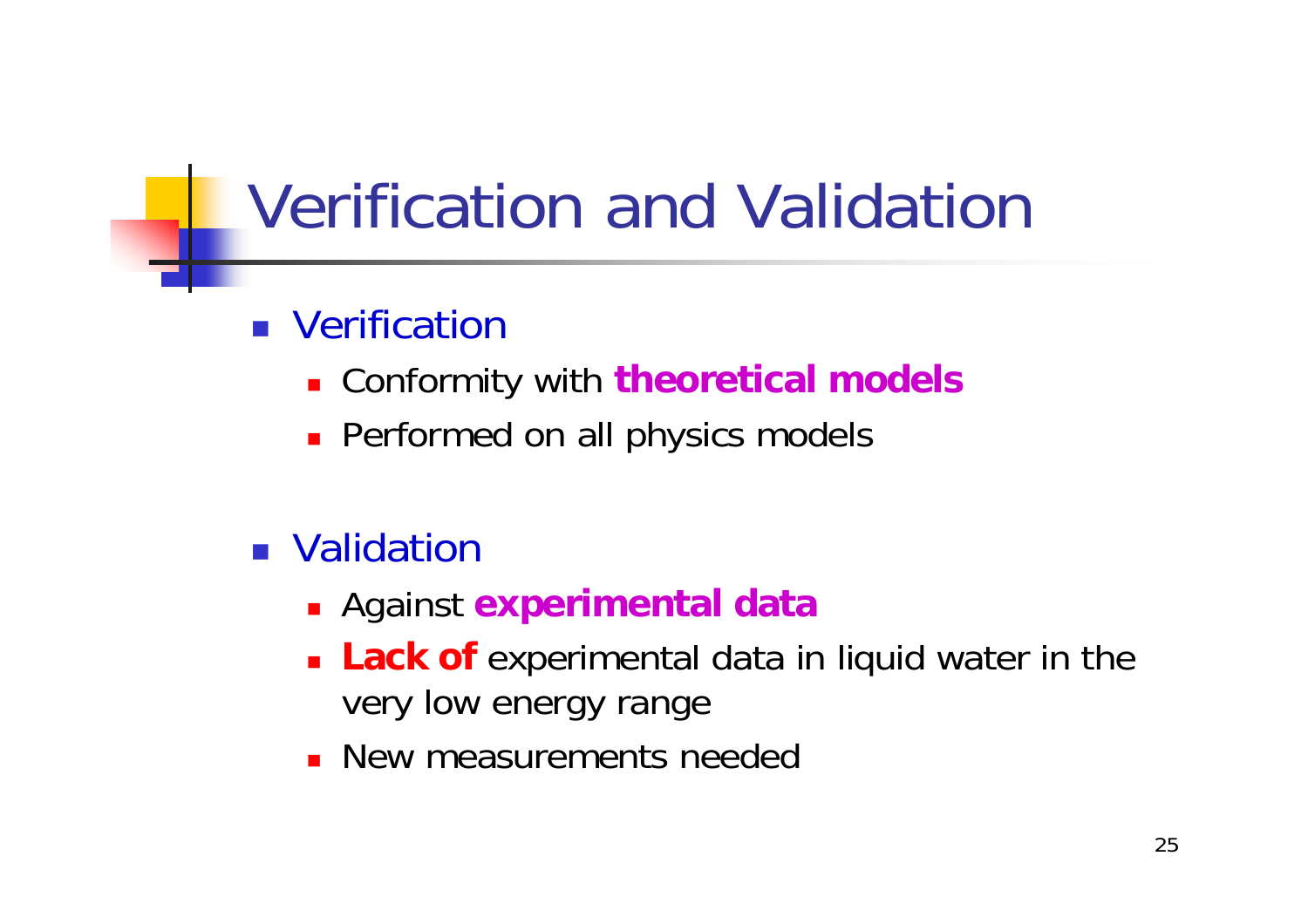## Comparison against vapour/ice measurements

- У. Geant4 DNA : interacting medium is **liquid water**
	- П Condensed phase is **more realistic** than the gas phase approximation
	- Г …but **more difficult** to handle theoretically
- Relatively large amount of data exists in **vapour** at low energy
- A few measurements in **ice**
- F. For the comparison of Geant4-DNA models :
	- $\blacksquare$ **Plausibility** of the physics results of the software
	- П Insight into physical effects related to the **phase** of the interacting medium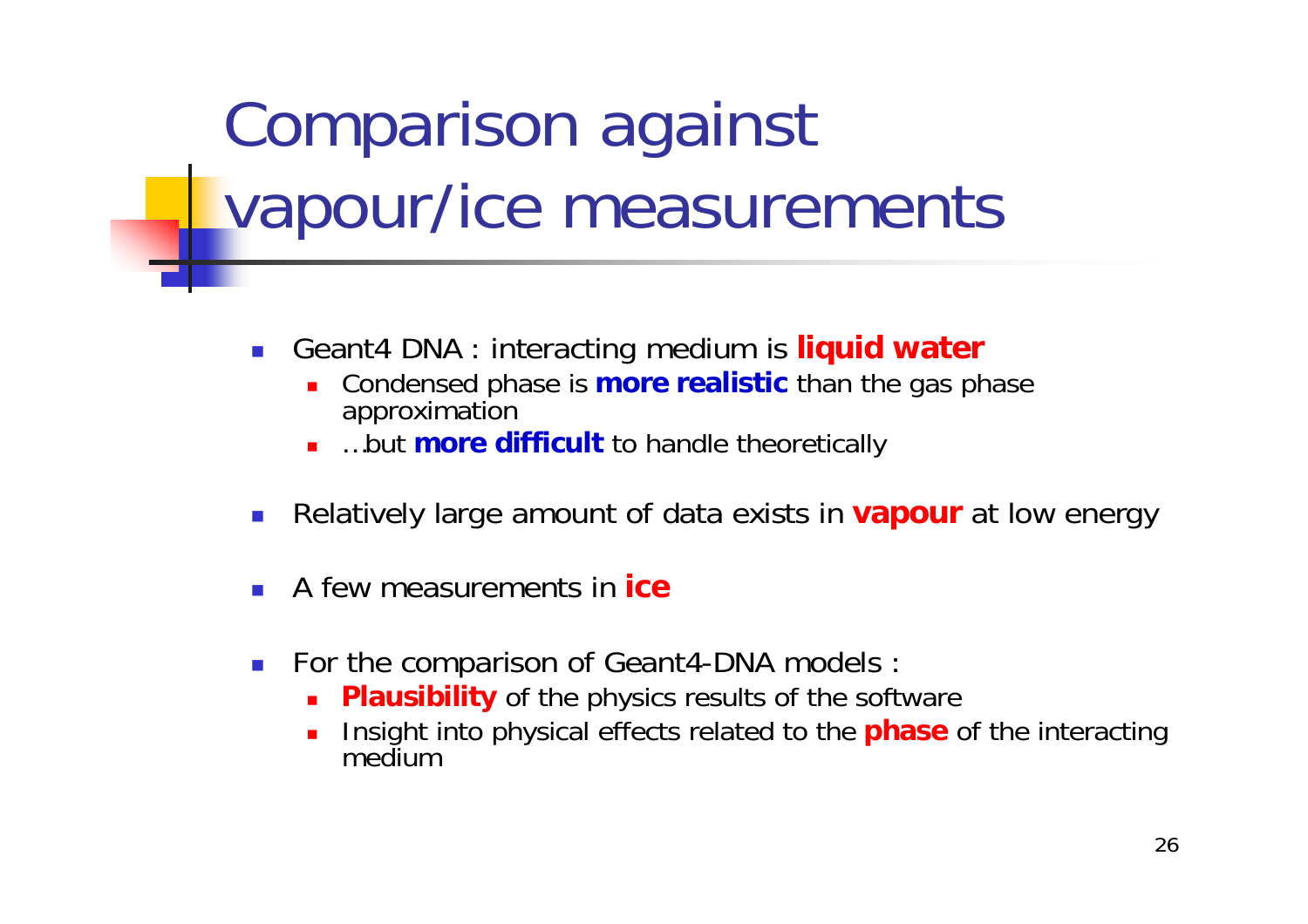### A selection of results

### **Systematic comparison necessary**

- Survey of literature: extensive collection of experimental data (goal: all!)
- No time to show all of them ( $\Leftrightarrow$  paper)

### ■ Selection of a few interesting cases

- **Highlight the complexity of the experimental** domain
- **Discuss physics modelling features**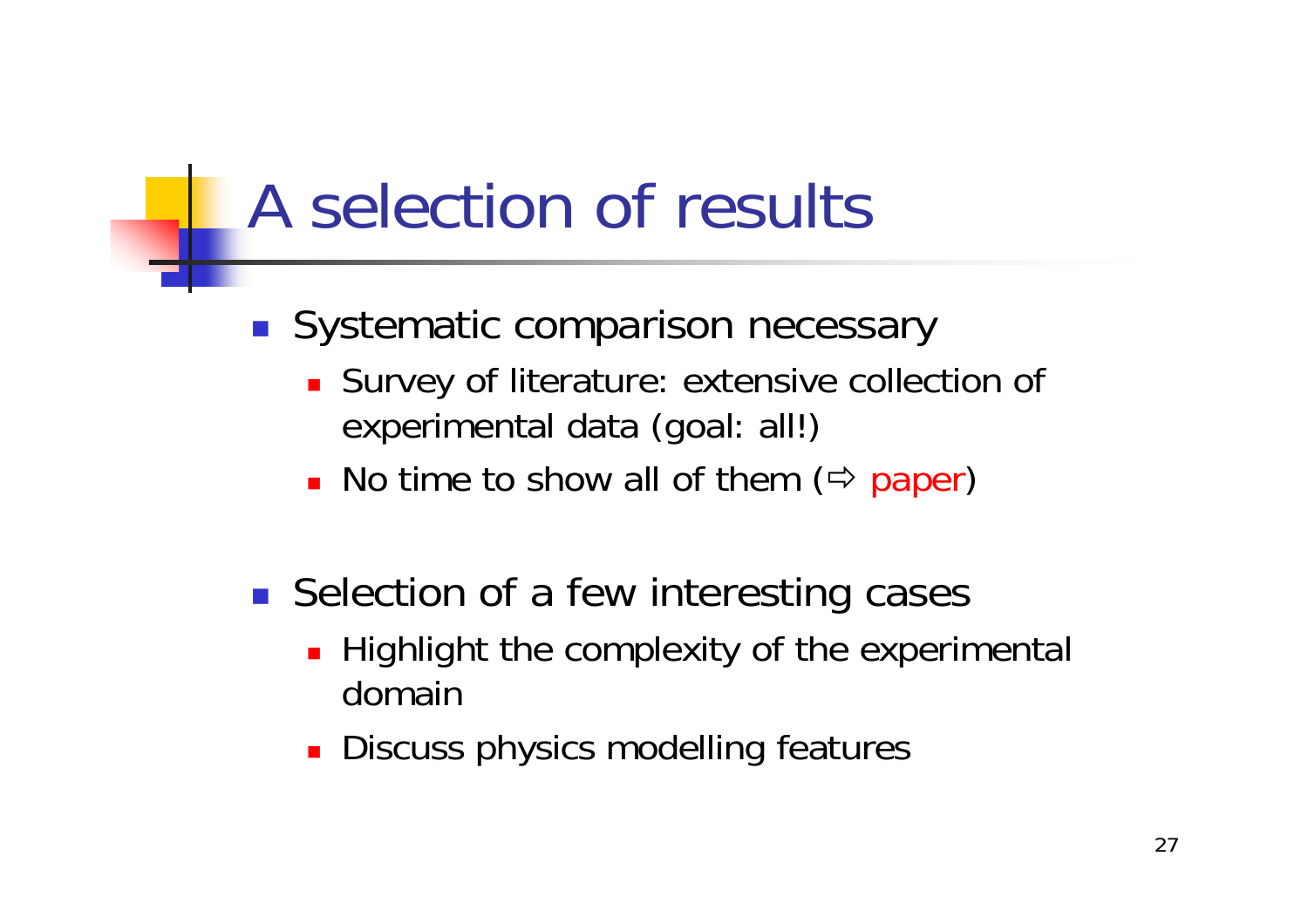### 1) Electron elastic scattering

- П **Theoretical challenge** to model accurately at very low energy
- $\mathcal{L}(\mathcal{A})$  Various theoretical approaches at different degrees of complexity
	- П From simple **screened Rutherford** cross section to sophisticated **phase shift** calculations
- $\mathbb{R}^3$ No experimental data in liquid water
- $\mathcal{C}^{\mathcal{A}}$  Geant4-DNA
	- $\blacksquare$  Simple screened Rutherford cross section + semi-empirical model based on vapour data
	- Ē. Open to evolution along with the availability of new data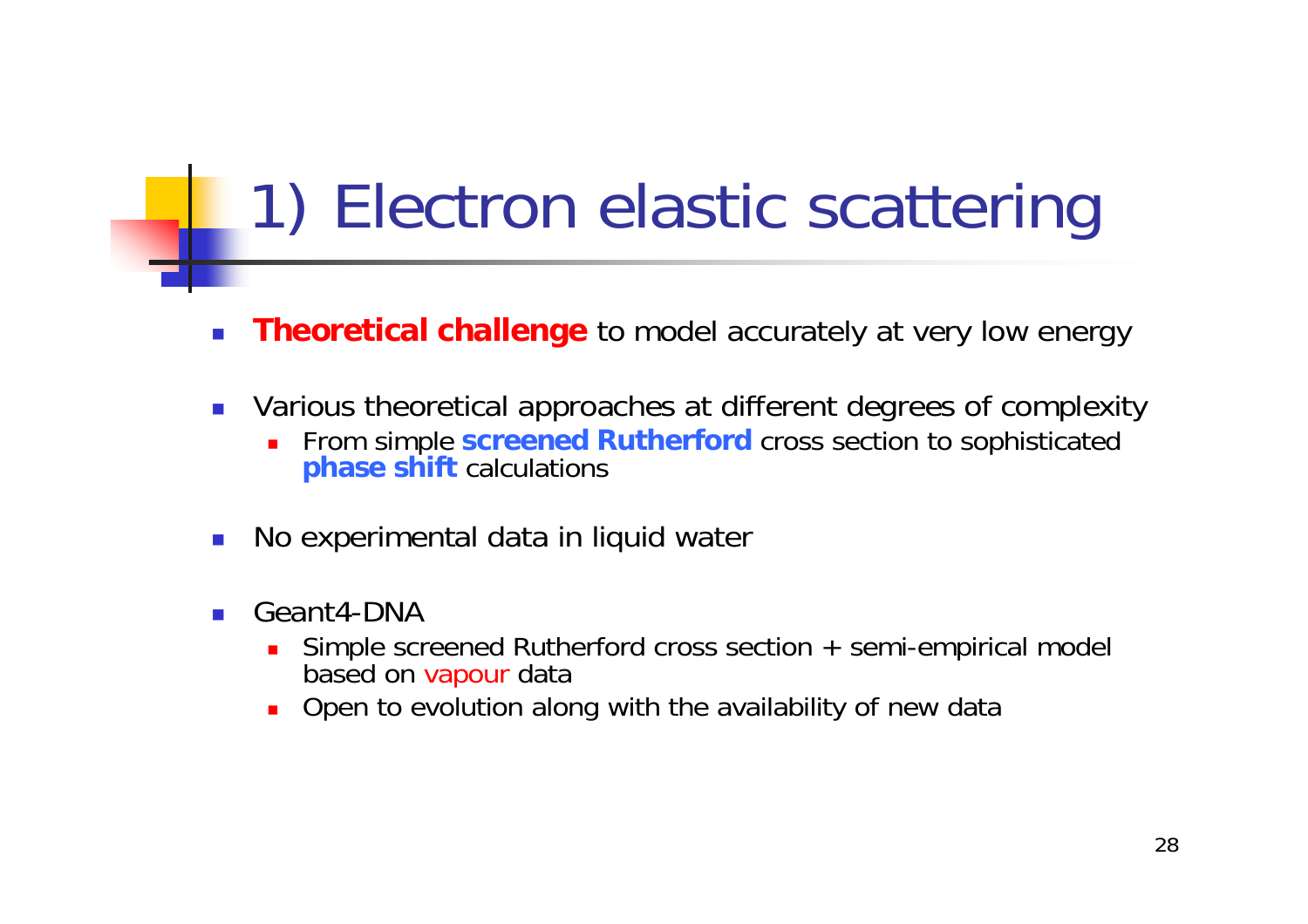### Electron elastic scattering: total cross section



H **Evident discrepancy of experimental data**  Geant4-DNA: better agreement with Danjo-Nishimura data

 $\mathcal{L}^{\mathcal{L}}$ **Puzzle : inconsistency in** recommended evaluated data from Itikawa & Mason, J. Phys. Chem. Ref. Data, Vol. 34, No. 1, 2005, pp. 1-22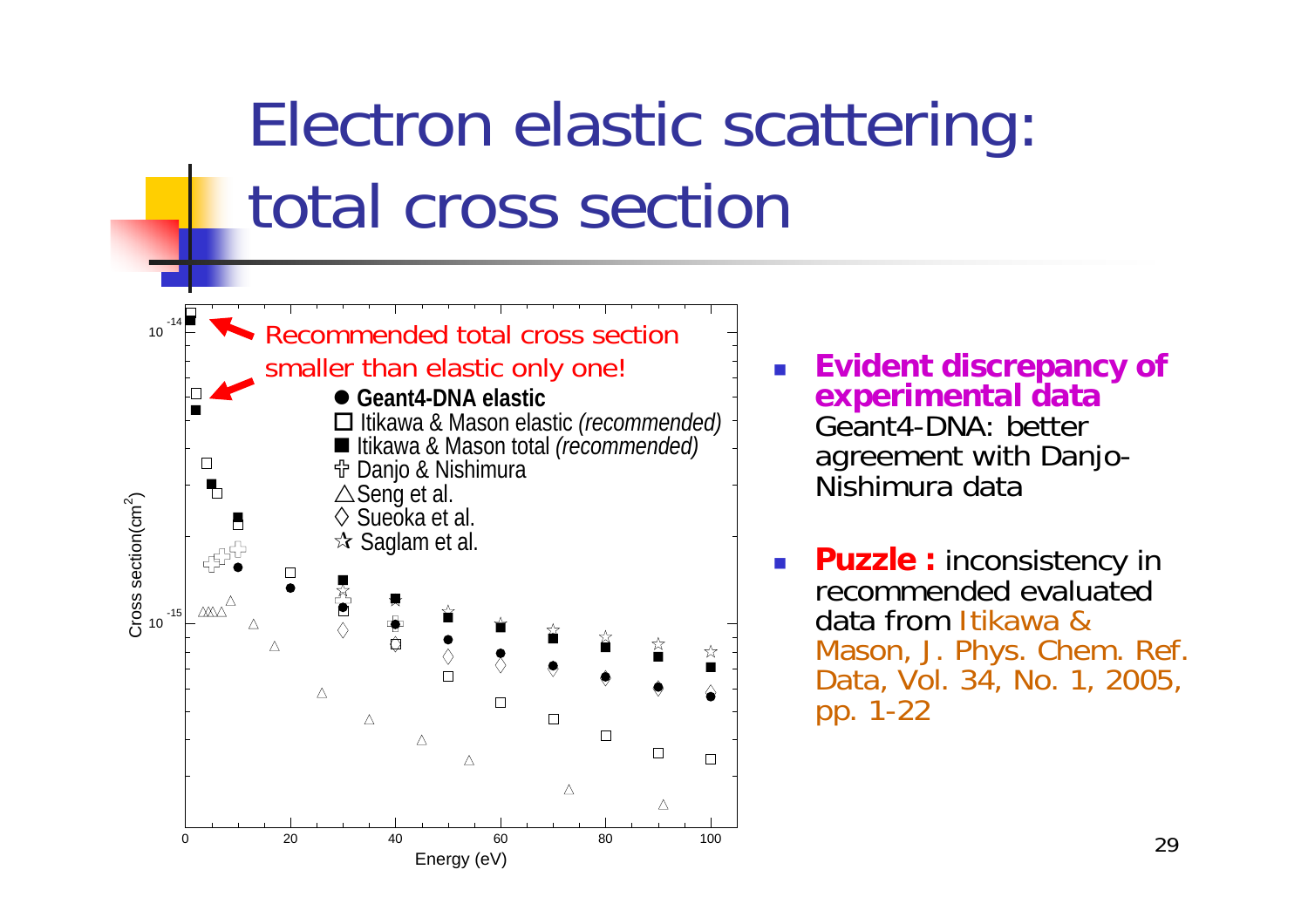### 2) Electron ionisation

### **Semi-empirical model**

- D. Emfietzoglou and M. Moscovitch, "Inelastic collision characteristics of electrons in liquid water", NIM B, vol. 193, pp. 71-78, 2002
- **Example 1 Based on dielectric formalism** for the valence shells (1b $_1$ , 3a $_1$ , 1b $_2$  and 2a  $\,$ responsible for condensed-phase effects
- Based on the **binary encounter approximation** for the K-shell (1a 1)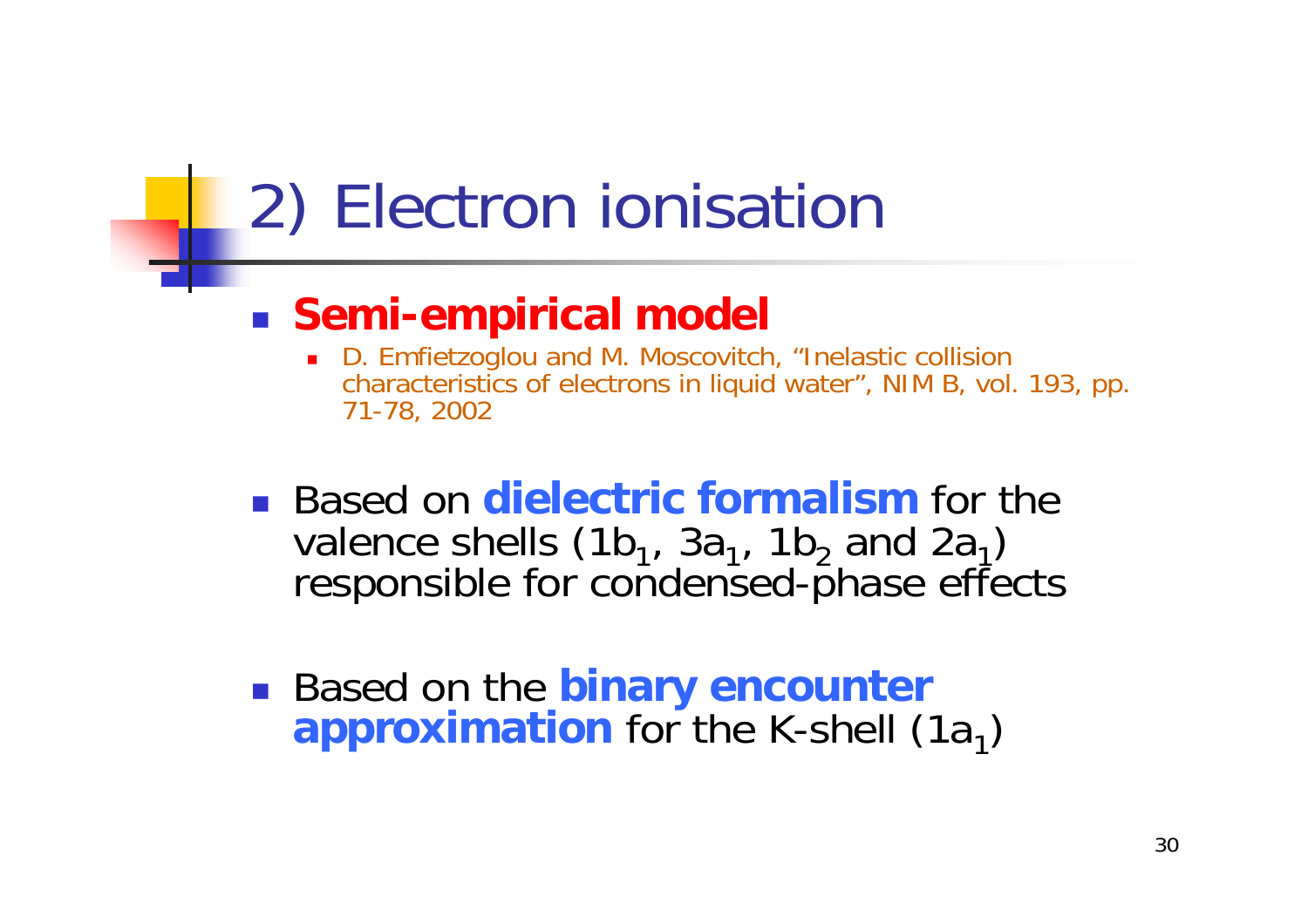### Electron ionisation: total cross section



Note :

- Geant4-DNA model: liquid water
- **Experimental data:** vapour
- **Plausible** behaviour of the Geant4 implementation

 Phase differences are more significant **at lower energies**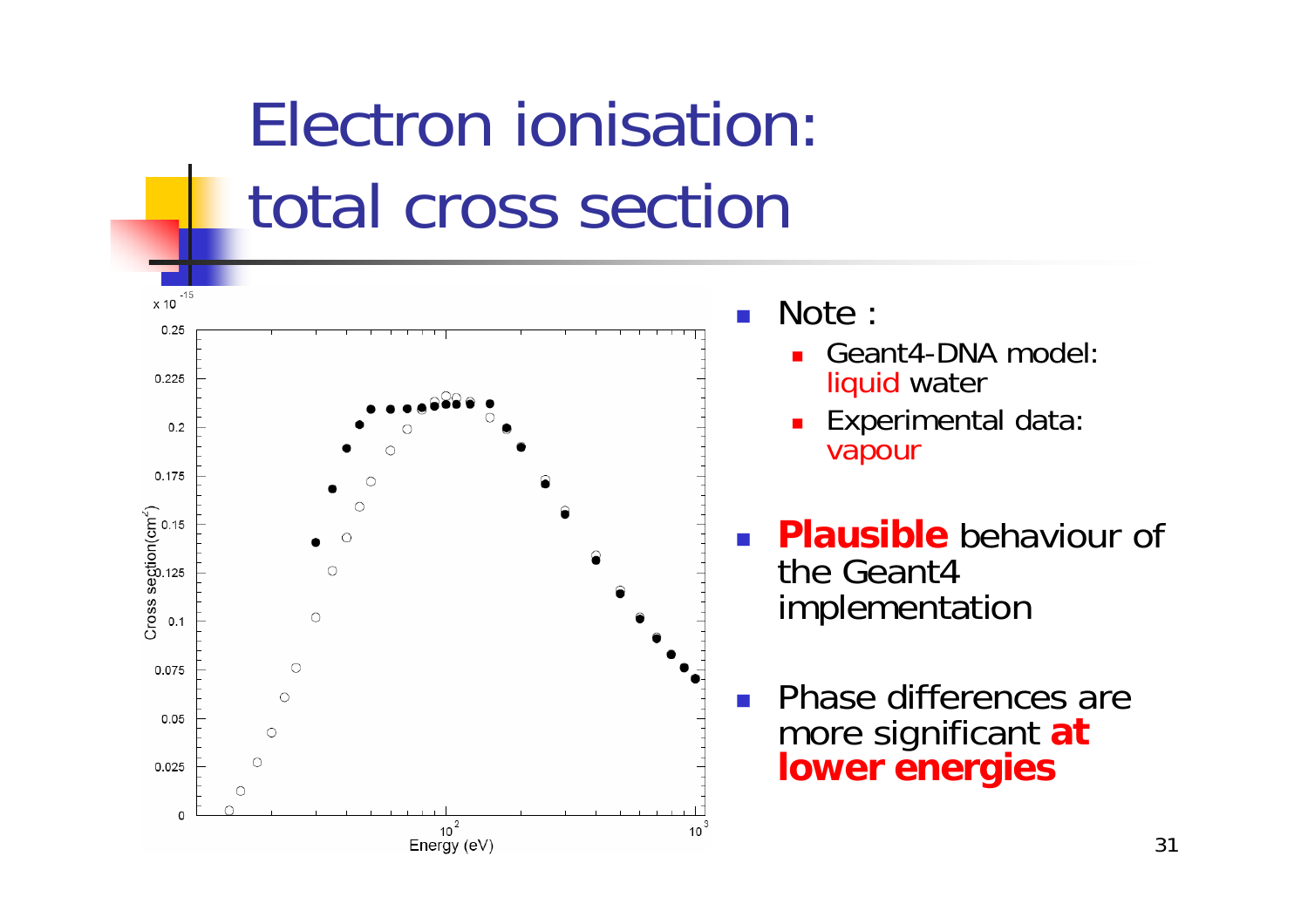### 3) Proton ionisation

### ■ Cross section based on two complementary models

- <sup>a</sup>**semi-empirical analytical** approach for  $100 \text{ eV} < E < 500 \text{ keV}$  with parameters specifically calculated for liquid water
- a model based on the **Born theory** for 500 keV < E < 10 MeV

<sup>•</sup> M. Dingfelder et al., "Inelastic-collision cross sections of liquid water for interactions of energetic protons", Radiat. Phys. Chem., vol. 59, pp. 255-275, 2000.

<sup>•</sup> M. E. Rudd et al., "Cross sections for ionisation of water vapor by 7-4000 keV protons", Phys. Rev. A, vol. 31, pp. 492-494, 1985.

<sup>•</sup> M. E. Rudd et al., "Electron production in proton collisions: total cross sections", Rev. Mod. Phys., vol. 57, no. 4, pp. 965-994, 1985.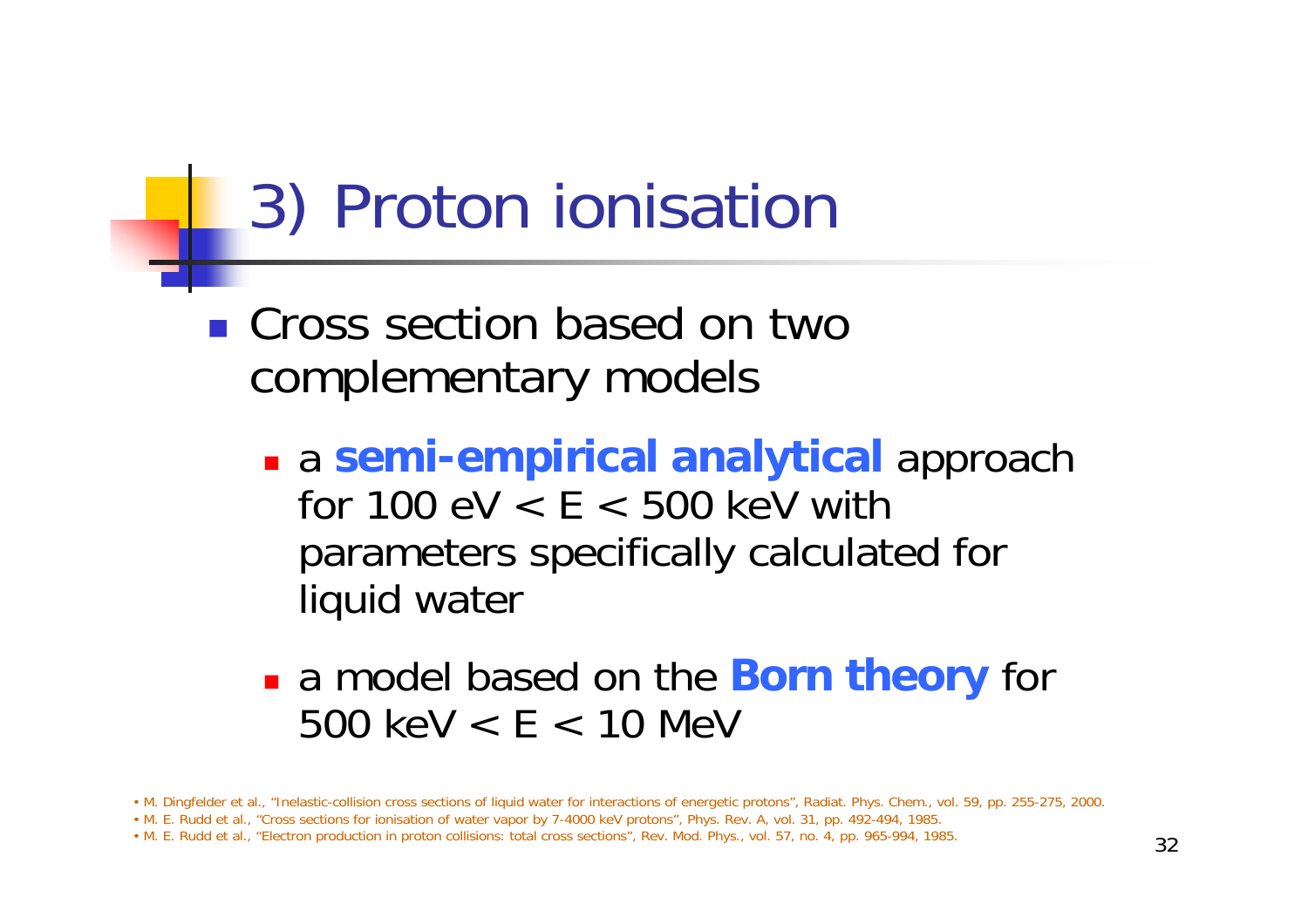## Proton ionisation: total cross section



Note :

- Geant4-DNA model: liquid water
- Experimental data: vapour
- $\mathcal{L}_{\mathcal{A}}$  All measurements performed by the same team
	- at different accelerators and time
- $\mathcal{L}_{\mathcal{A}}$  **Even data taken by the same group exhibit inconsistencies !**
	- Systematic is difficult to control in delicate experimental conditions
- Geant4-DNA models look plausible
- Hard to discuss phase effects in these experimental conditions!
	- Geant4 DNA model incompatible with exp. data (p value < 0.001), which are incompatible against one another
	- Data fit
		- г compatible according to Cramer von Mises (p value =  $0.1$ )
		- 33incompatible according to Anderson-Darling (p value <0.001)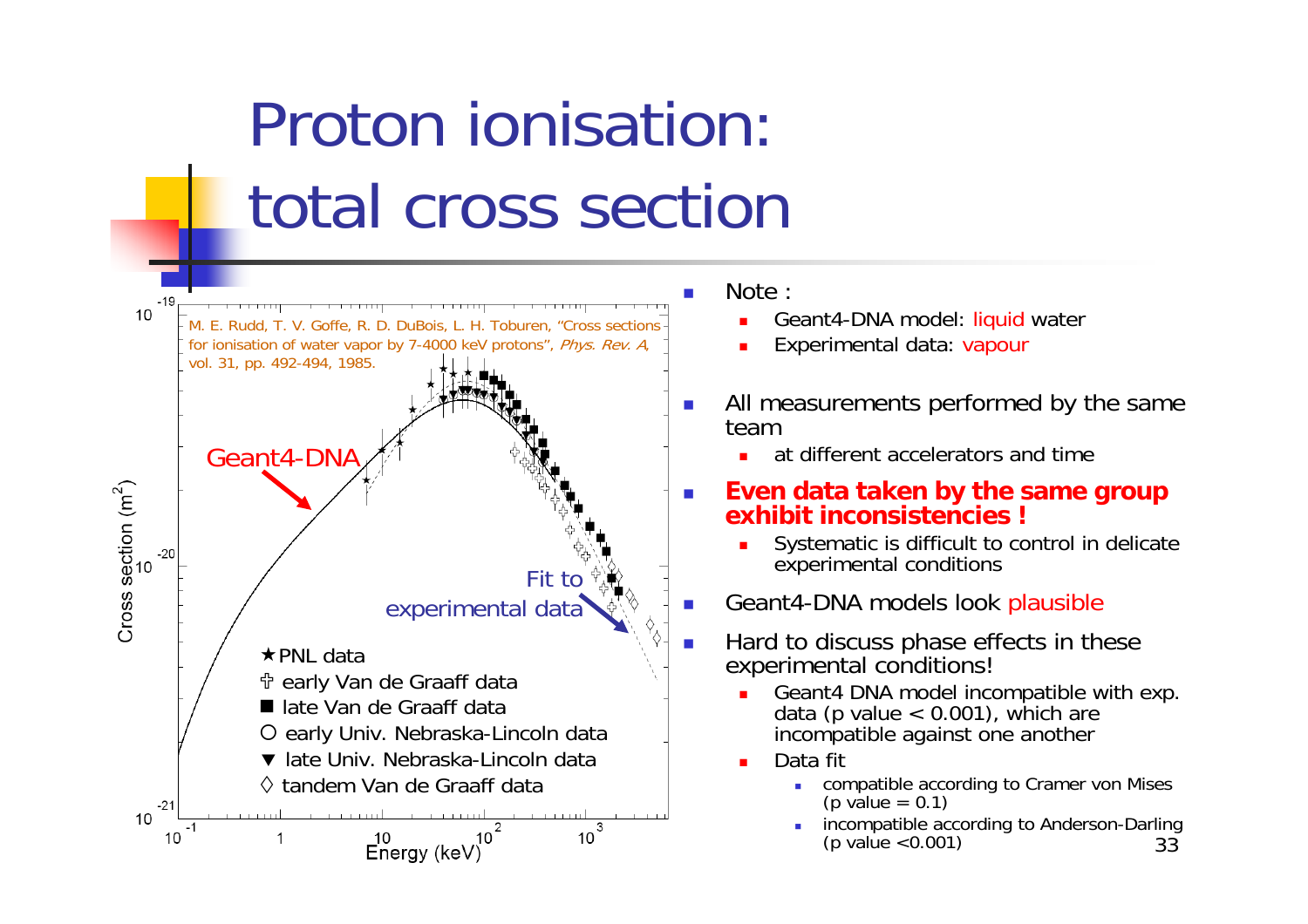4) Proton and hydrogen charge change

 Cross section based on a **semi-empirical** approach

- **.** Described by an analytical formula
- **With parameters optimized from experimental** data in vapour

• M. Dingfelder et al., "Inelastic-collision cross sections of liquid water for interactions of energetic protons", Radiat. Phys. Chem., vol. 59, pp. 255-275, 2000.

• B. G. Lindsay et al., "Charge transfer of 0.5-, 1.5-, and 5-keV protons with H2O: absolute differential and integral cross sections", Phys. Rev. A, vol. 55, no. 5, pp. 3945-3946, 1997.

• R. Dagnac et al., "A study on the collision of hydrogen ions H $_{1}$  , H $_{2}$  and H $_{3}$  with a water-vapour target", J. Phys. B, vol. 3, pp. 1239-1251, 1970.

• L. H. Toburen et al., "Measurement of highenergy charge transfer cross sections for incident protons and atomic hydrogen in various gases", Phys. Rev., vol. 171, no. 1, pp. 114-122, 1968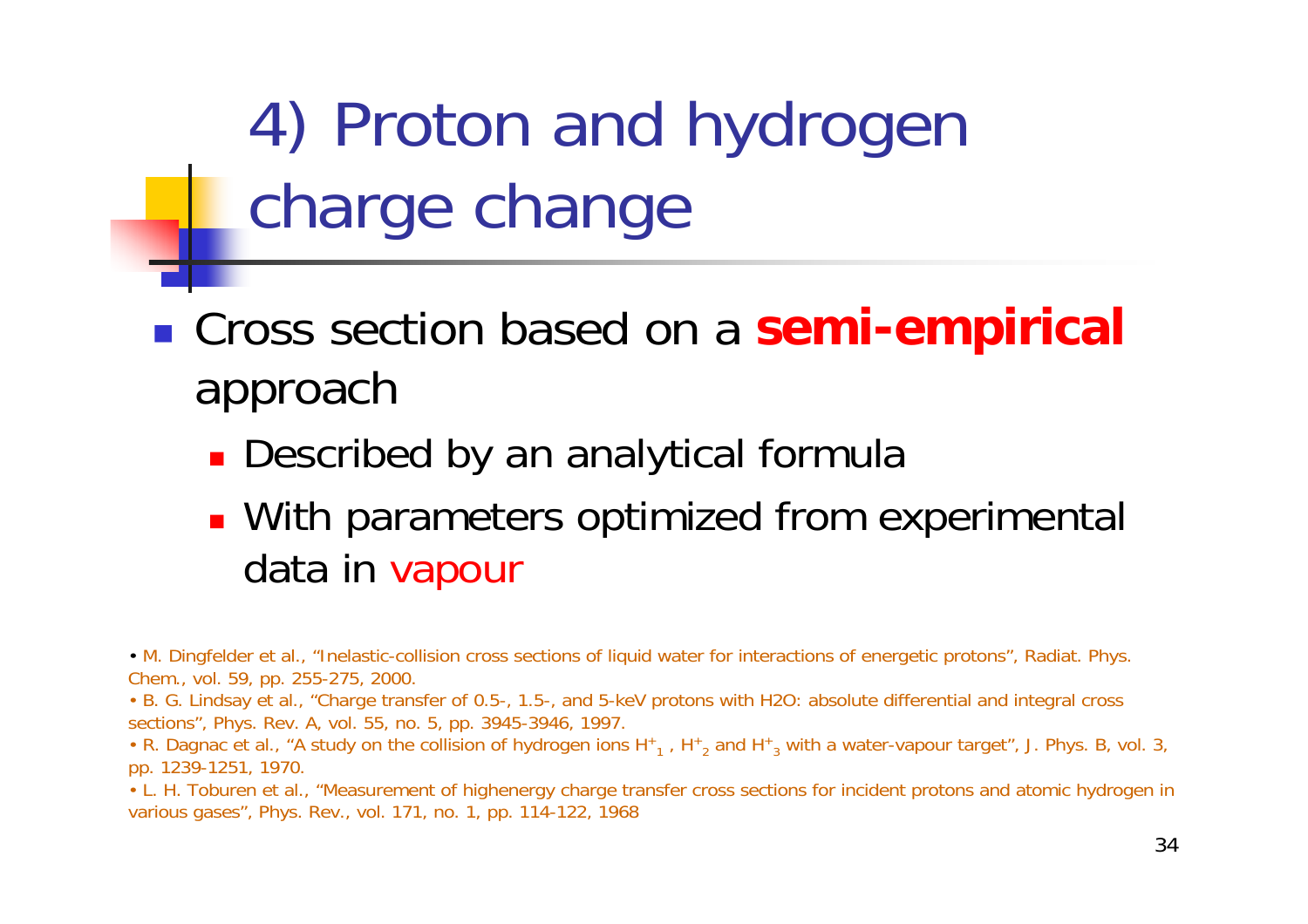## Charge change cross section: proton and hydrogen



**Note** 

- ▉ Geant4-DNA model: liquid water
- ▉ Experimental data: vapour

#### F. Goodness-of-fit test

- П Geant4-DNA (liquid)
- ▉ experimental data (vapour) [white symbols only]
- ▉ Anderson-Darling
- П Cramer-von Mises
- ▉ Kolmogorov-Smirnov
- ▉ Kuiper
- П Watson
- ▉  $p$ -value  $> 0.1$  from all tests

 $\dots$  but some data were used to optimise the semi-empirical model !  $^{35}$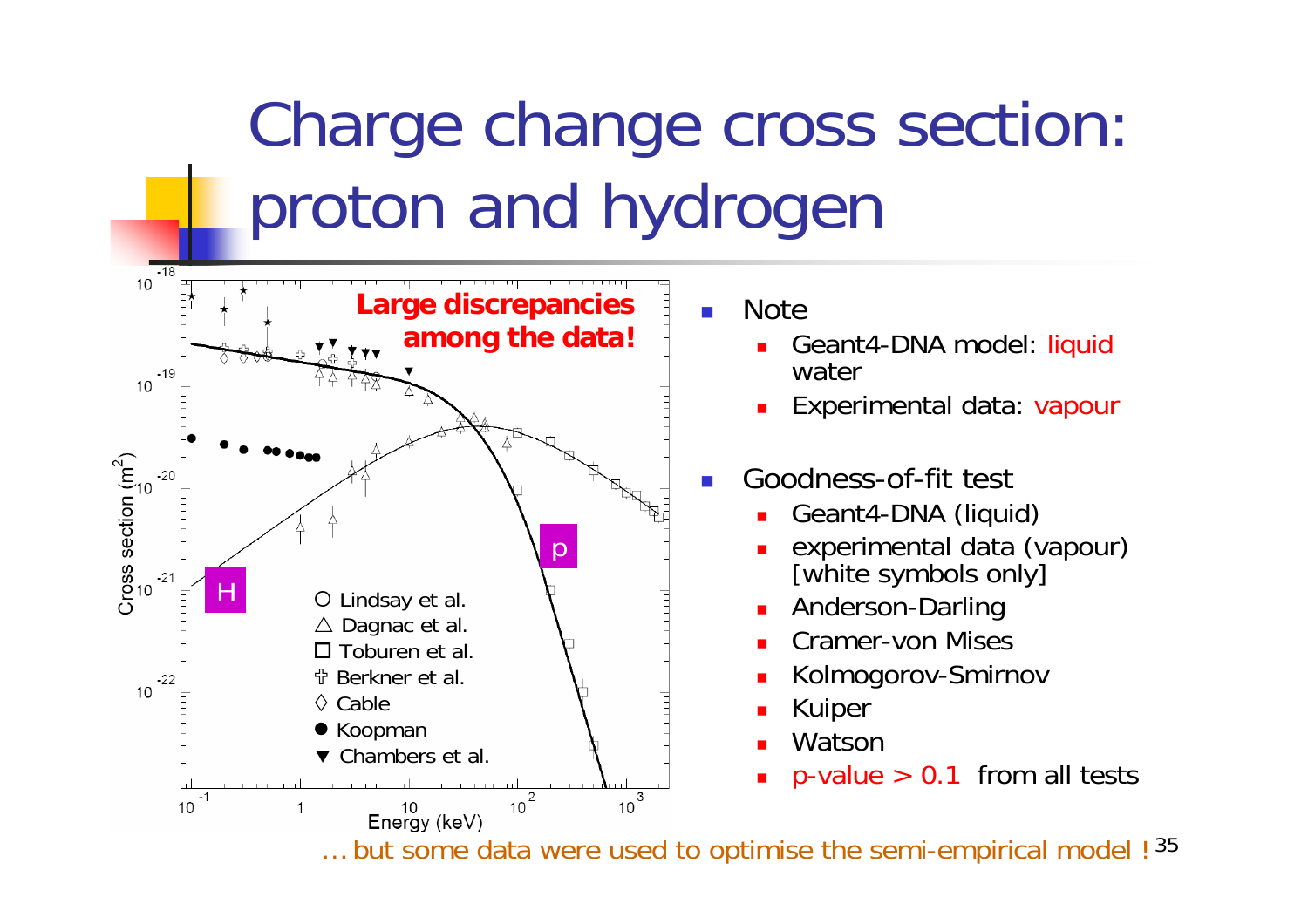### Validation and evaluation of phase effects

- F. Geant4-DNA models (liquid) **look plausible** when compared to available experimental data (vapour)
- $\left\vert \cdot \right\vert$  More experimental data are needed
	- ▉ In liquid water for model validation
	- П In vapour and ice to study the importance of phase effects in modelling particle interactions with the medium
- $\mathbb{R}^3$  Hard to draw firm conclusions about phase effects
	- ▉ Available experimental data (vapour and ice) exhibit significant discrepancies in many cases
	- Some of these data have been already used to constrain or optimize semi-empirical models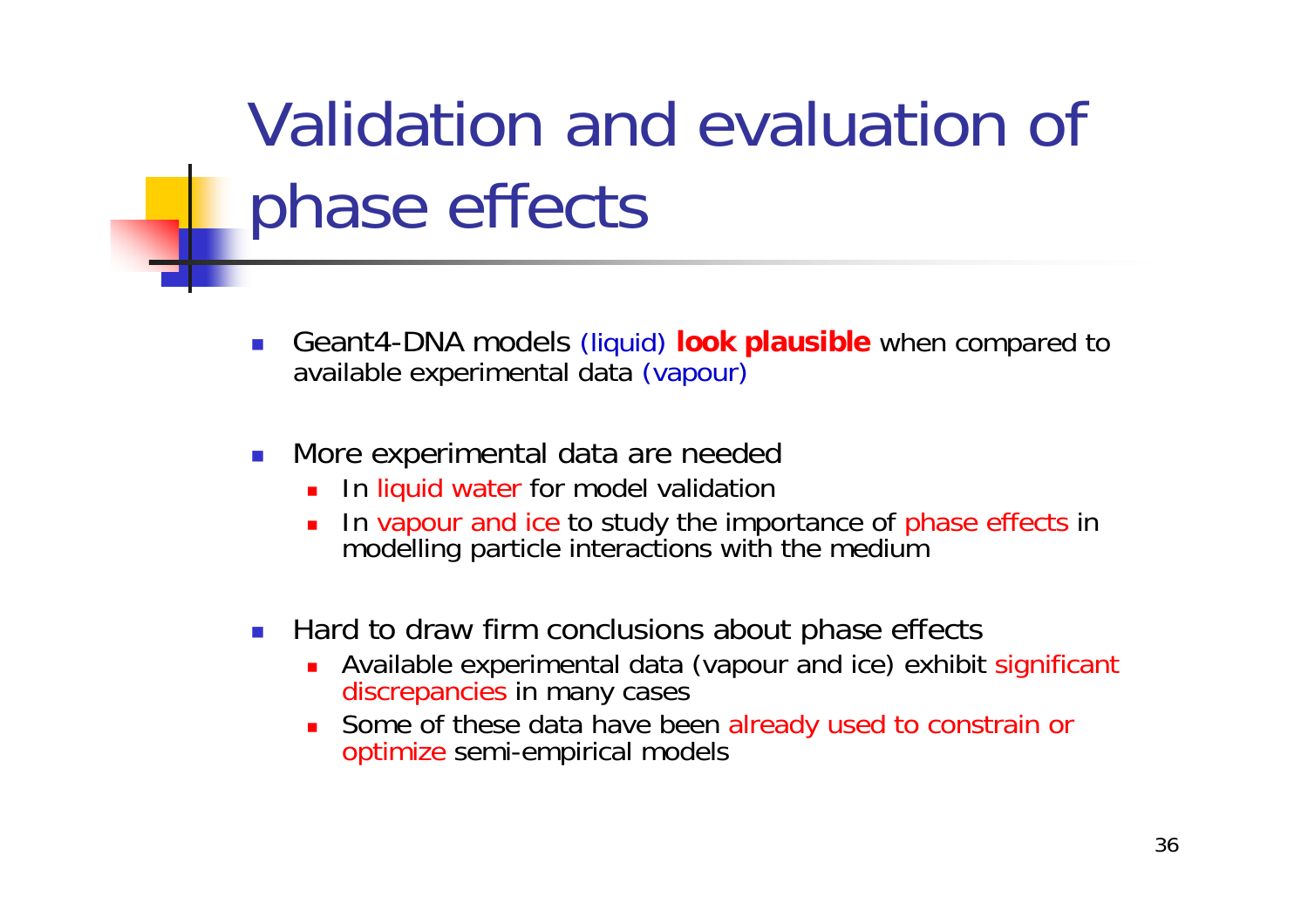### Changing scale

- **Large effort for microscopic modelling of** interactions and biological systems in Geant4
- Parallel approach : **macroscopic** modelling in Geant4
	- **Concept of dose in a cell population**
	- **EXTERNIMI** Statistical evaluation of radiation effects from empirical data
	- **All this is possible in the same simulation** environment (**toolkit** )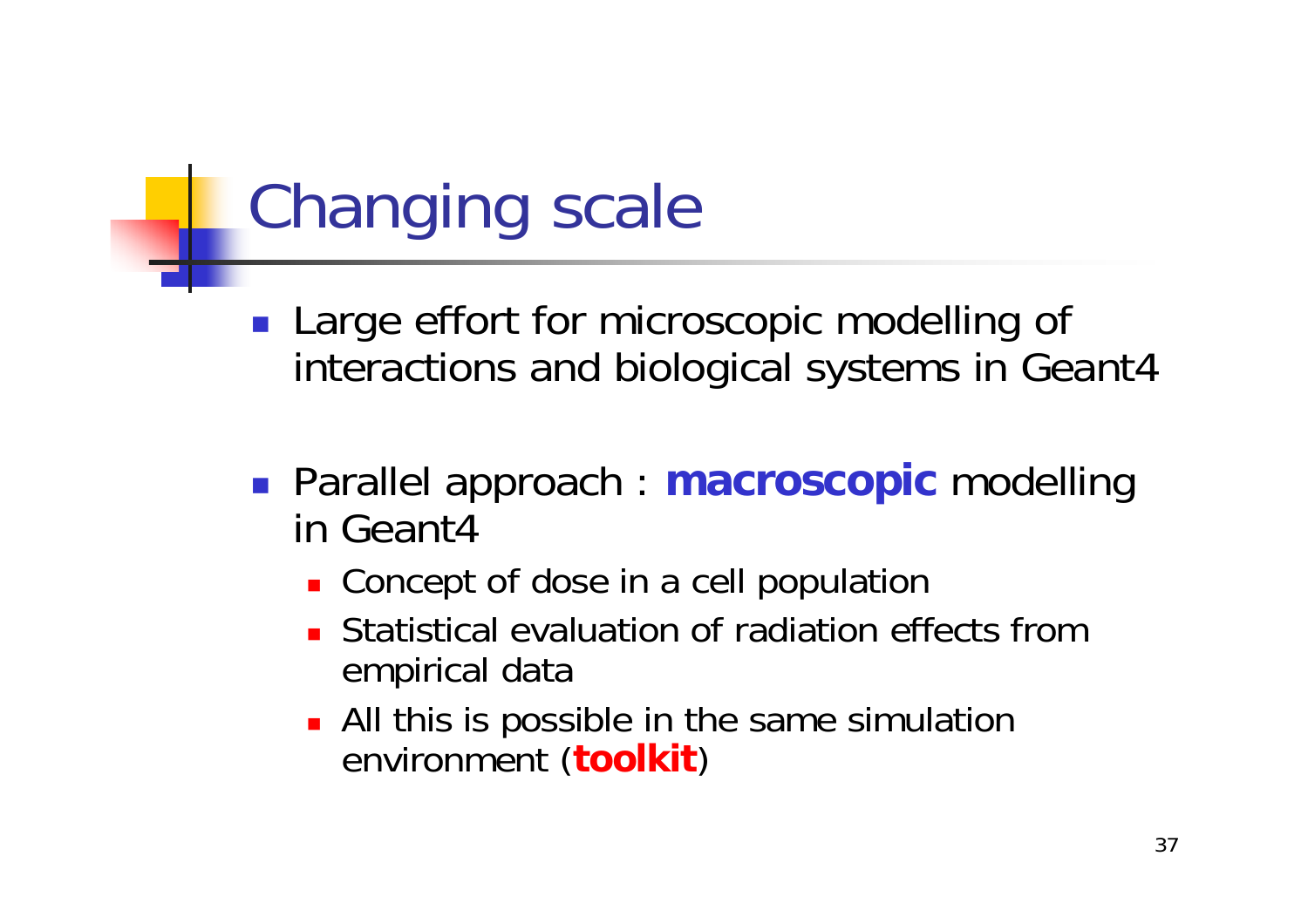### **Cell survival**

#### Courtesy E. Hall



**Human cell lines irradiated with X-rays**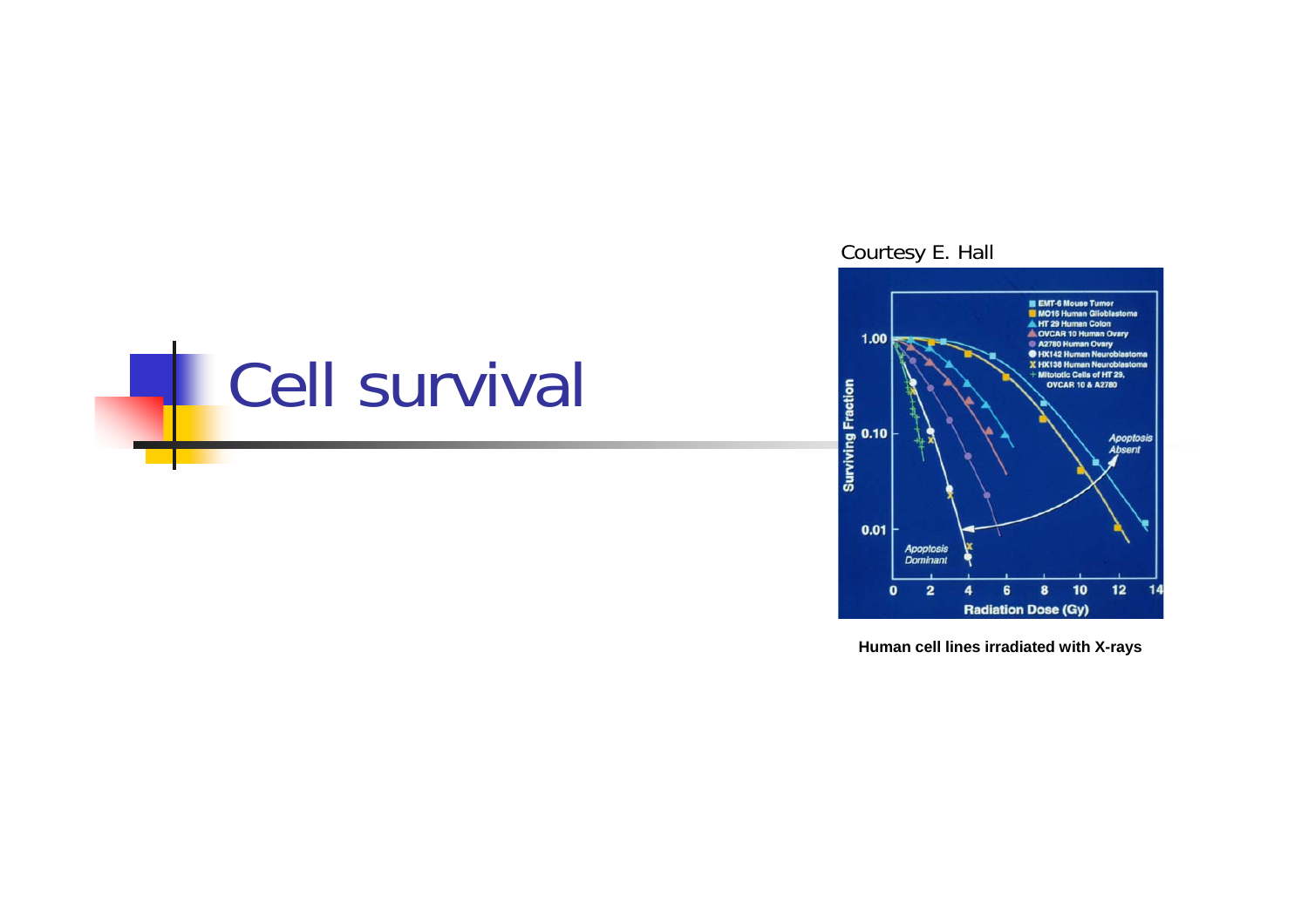### A macroscopic approach

■ Example : modelling cell survival fraction in a population of irradiated cells

■ Macroscopic cell survival models to be distributed in Geant4(**advanced example** in preparation)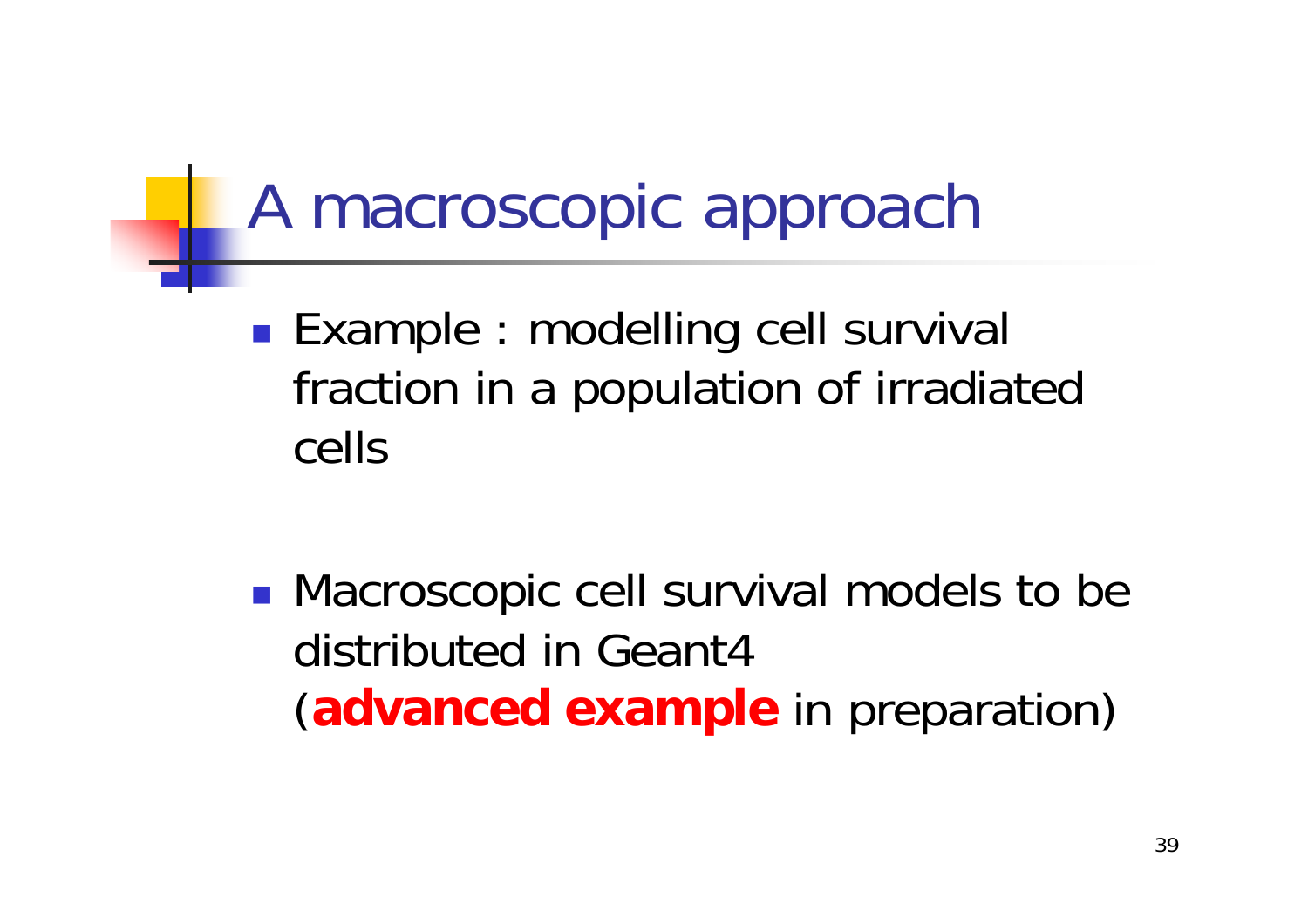### Example



- П Computation of dose in a cell population and estimation of survival fraction
- $\mathbb{R}^3$ Monolayer
- П V79-379A cells
- M. Proton beam
- П  $F = 3.66$  MeV/n
- П LQ model

$$
S = e^{-\alpha D - \beta D^2}
$$

$$
\alpha = 0.32
$$

$$
\beta = -0.039
$$

Folkard et al, Int. J. Rad. Biol., 1996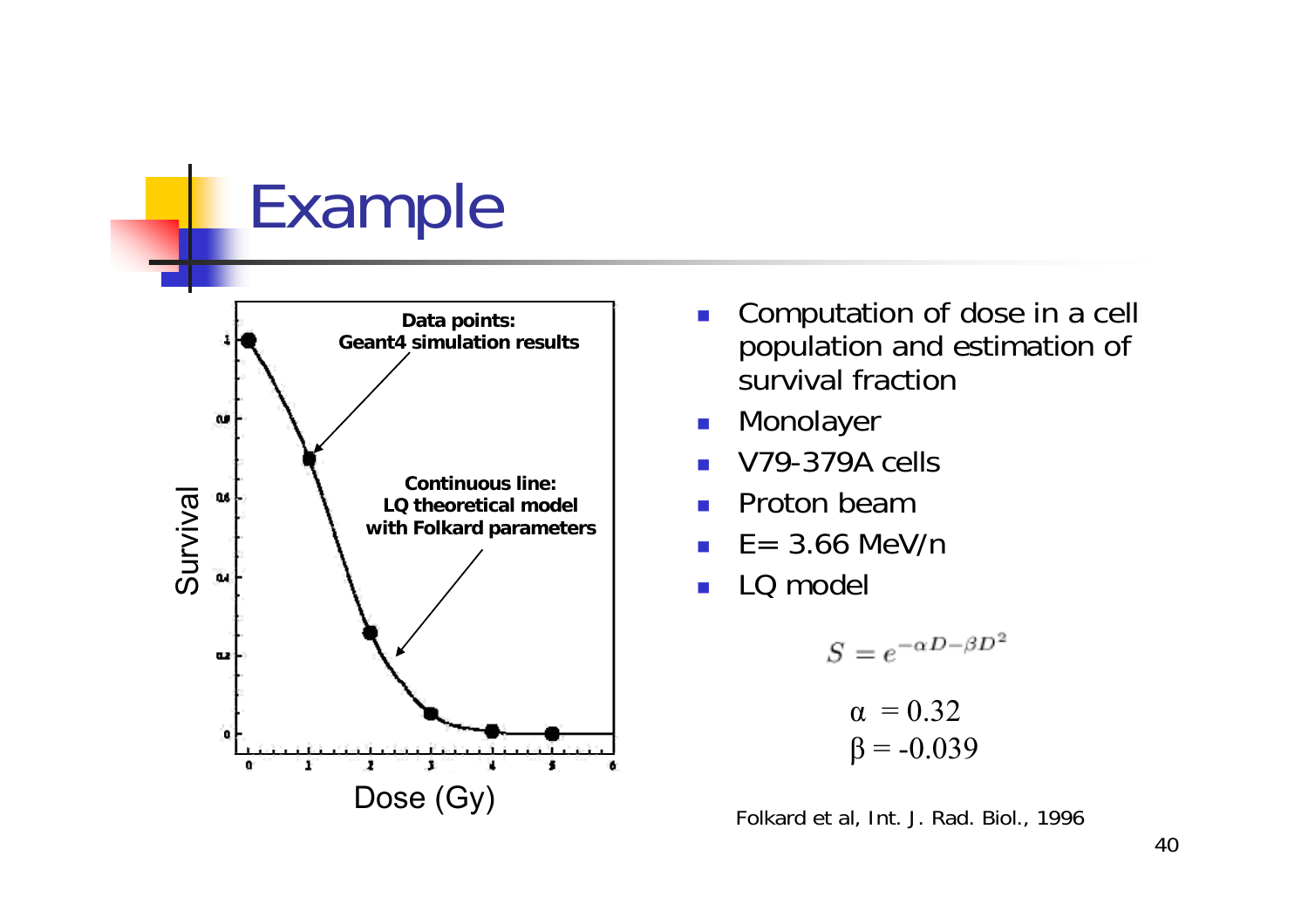### Conclusion

- The Geant4 DNA processes are **publicly available**
- Can be applied to realistic cell geometries
- **Full verification and comparison against vapour/ice** will be published : evaluation of phase effects
- **Thanks to the full flexibility of policy-based code** design of Geant4 DNA, any interaction model can be **easily implemented in a few hours and automatically integrated in Geant4** !
- **Not limited to radiation biology…**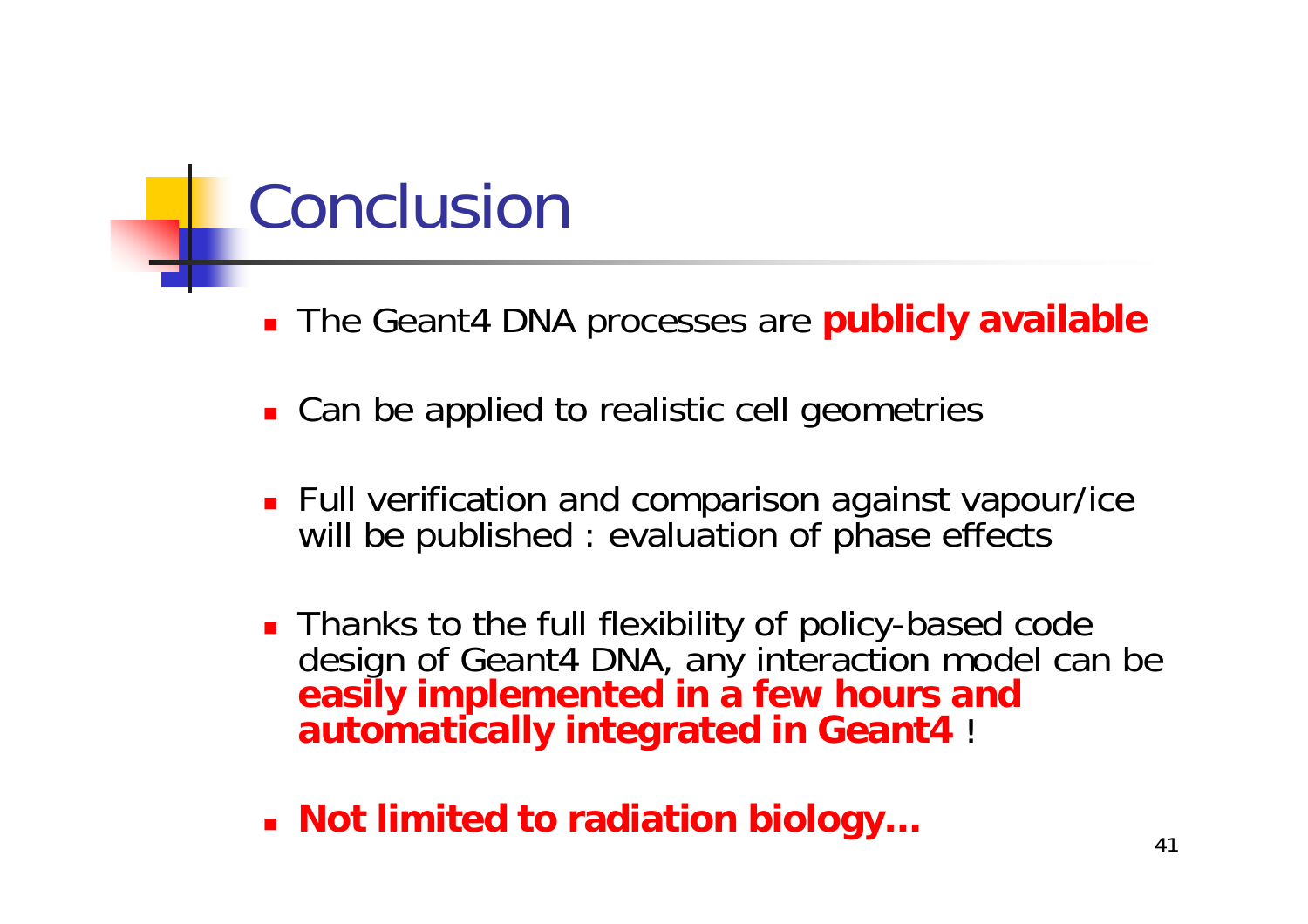### Perspectives

#### **Short term**

- П Geant4 DNA processes
	- will be available publicly in the December 07 release of Geant4
- $\blacksquare$  Microdosimetry advanced example
	- will be available in the next Geant4 releases (December 07 or June 08)
	- $\mathcal{L}_{\mathcal{A}}$ illustrates how to use the Geant4 DNA Physics processes
- П Cellular survival advanced example
	- **in** preparation
- п Alternative Physics models thanks to the novel software design

#### $\mathcal{L}_{\mathcal{A}}$ **Long term**

- $\blacksquare$ Chemical phase : production of radical species
- п Geometry phase : DNA geometry modelling
- П Biological phase : prediction of DNA damages (double strand breaks – fatal lesions -, DNA fragments…) after irrradiation
- $\blacksquare$ Other materials than liquid water : DNA bases, Silicon for space applications…
- П Run on Grids